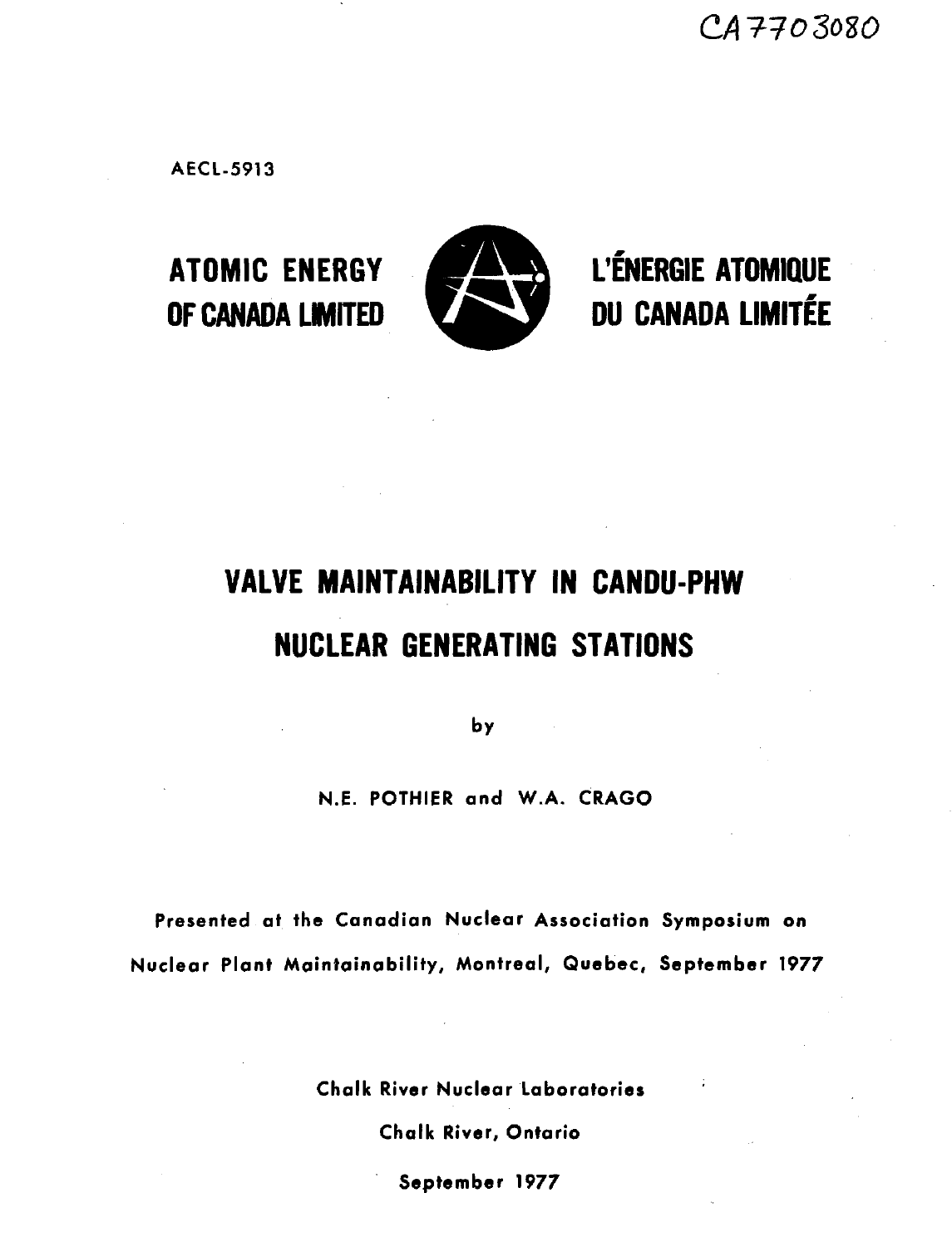#### ATOMIC ENERGY OF CANADA LIMITED

 $\sim$ 

# **VALVE** MAINTAINABILITY IN **CANDU-PHW** NUCLEAR GENERATING STATIONS \*

**by**

N.E. Pothier and W.A. Crago

\* Presented at the Canadian Nuclear Association Symposium on Nuclear Plant Maintainability, Montreal, Quebec, September 1977.

 $\alpha$ 

**Mechanical Equipment Development Branch Special Projects Division Chalk River Nuclear Laboratories Chalk River, Ontario KOJ 1J0** September 1977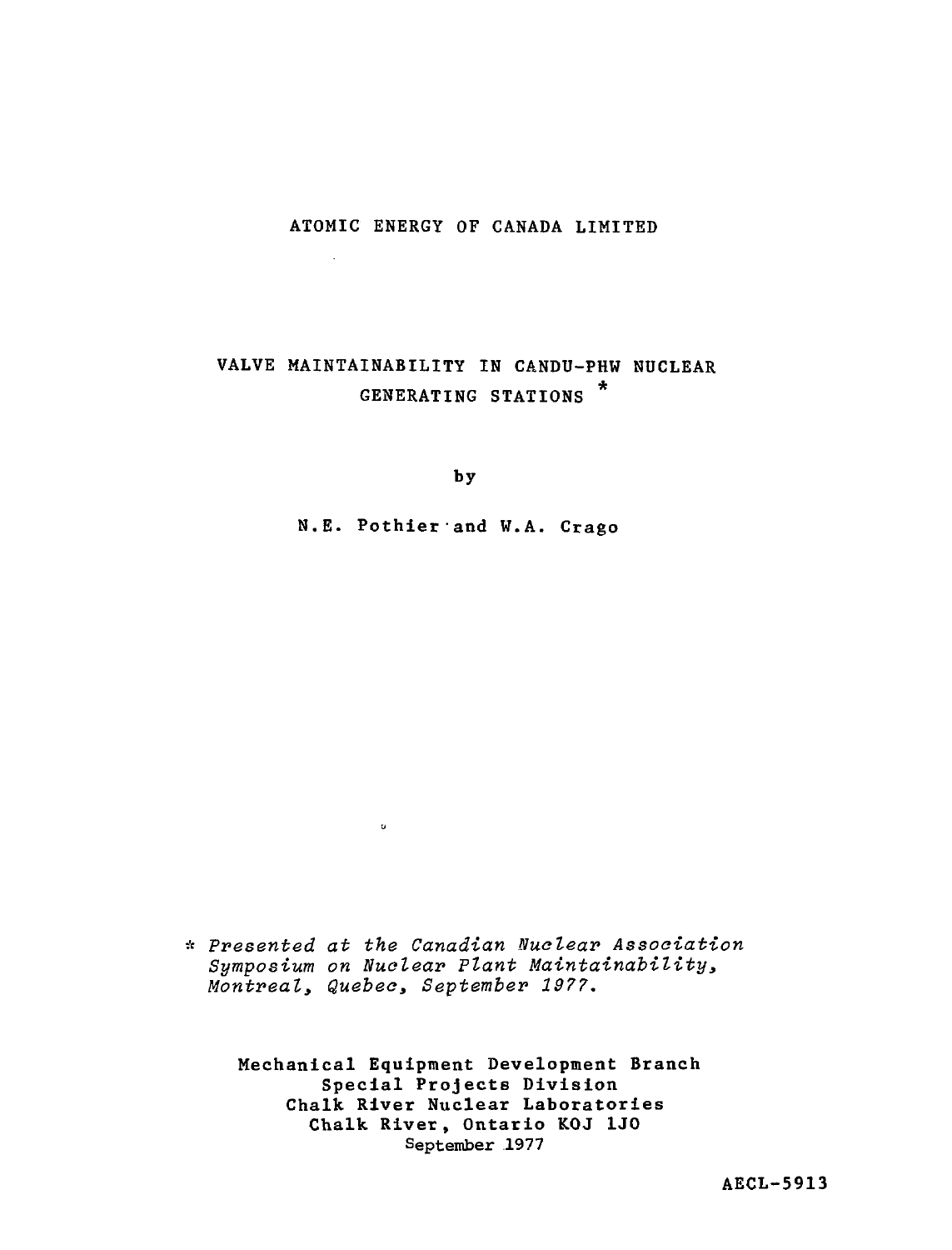# Maintenabilité de la robinetterie dans les centrales nucléaires CANDU-PHW\*

**par**

**N.E. Pothier et W.A. Crago**

**\* Présenté au Colloque sur la maintenabilité des centrales nucléaires, parrainé par l'Association Nucléaire Canadienne et tenu â Montréal en septembre 1977.**

#### **Résumé**

On identifie et on commente les facteurs qui influent sur la maintenabilité de la robinetterie dans les réacteurs de puissance de type CANDU-PHW. C'est ainsi que le concept, l'application et la disposition des robinets jouent un grand rôle dans leur maintenabilité ainsi que certains facteurs administratifs. On illustre le rôle de quelques facteurs au moyen d'exemples tirés de l'expérience acquise dans les réacteurs prototypes en fonctionnement.

**La maintenabilité de la robinetterie employée dans les centrales commerciales CANDU-PHW a été améliorée grSce â des développements au laboratoire et S des analyses de maintenabilité. Les améliorations sont illustrées et commentées.**

> L'Energie Atomique du Canada, Limitée Laboratoires Nucléaires de Chalk River Chalk River, Ontario, KOJ 1J0 Septembre 1977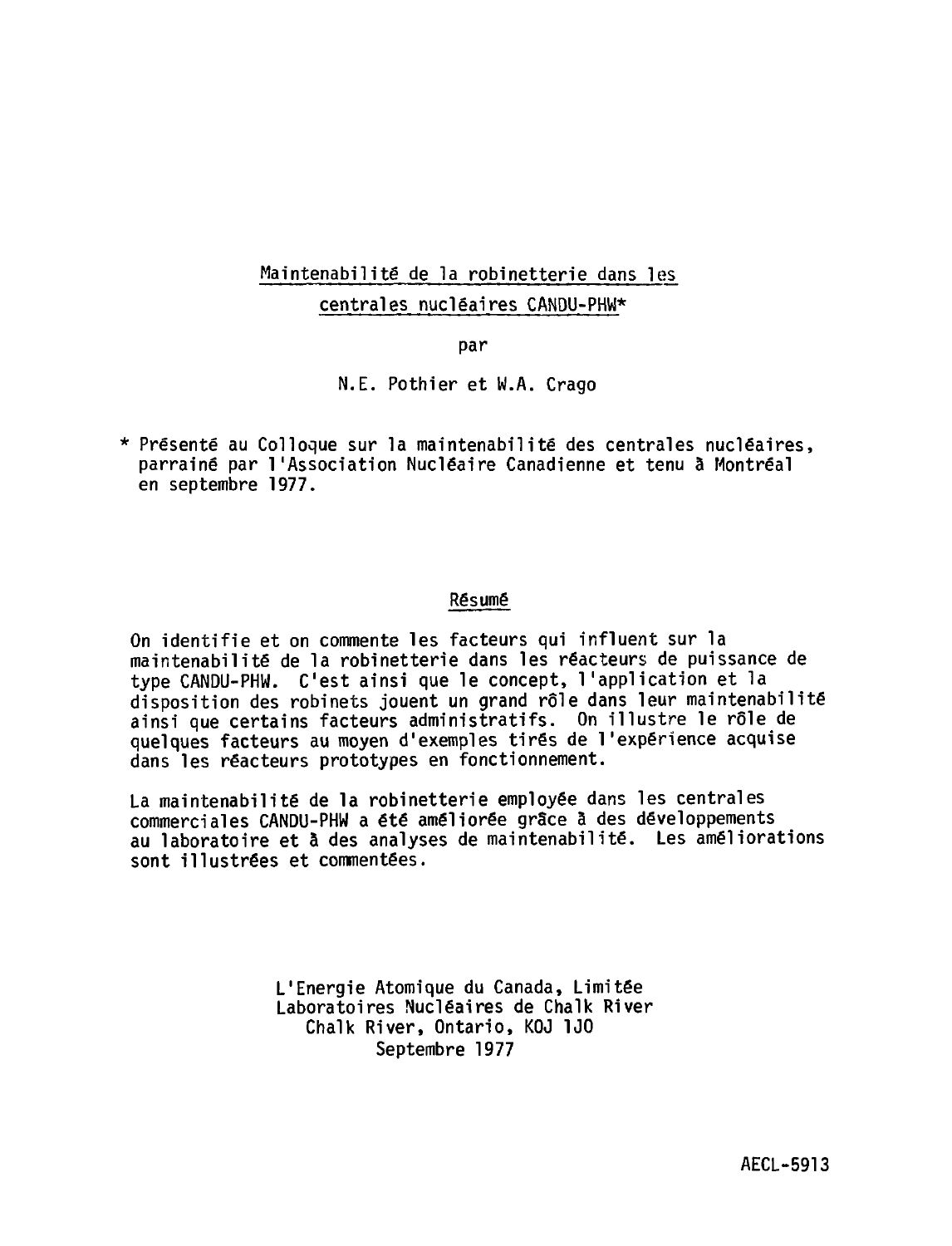#### ATOMIC ENERGY OF CANADA LIMITED

# VALVE MAINTAINABILITY IN CANDU-PHW NUCLEAR GENERATING STATIONS\*

#### by

#### N.E. Pothier and W.A. Crago

\* Presented at the Canadian Nuclear Association Symposium on Nuclear Plant Maintainability, Montreal, Quebec, September 1977.

#### ABSTRACT

Design, application, layout and administrative factors which affect valve maintainability in CANDU-PHW power reactors are identified and discussed. Some of these are illustrated by examples based on prototype reactor operation experience.

Valve maintainability improvements resulting from laboratory development and maintainability analysis, have been incorporated in commercial CANDU-PHW nuclear generating stations. These, also, are discussed and illustrated.

> Mechanical Equipment Development Branch Special Projects Division Chalk River Nuclear Laboratories Chalk River, Ontario KOJ 1J0 September 1977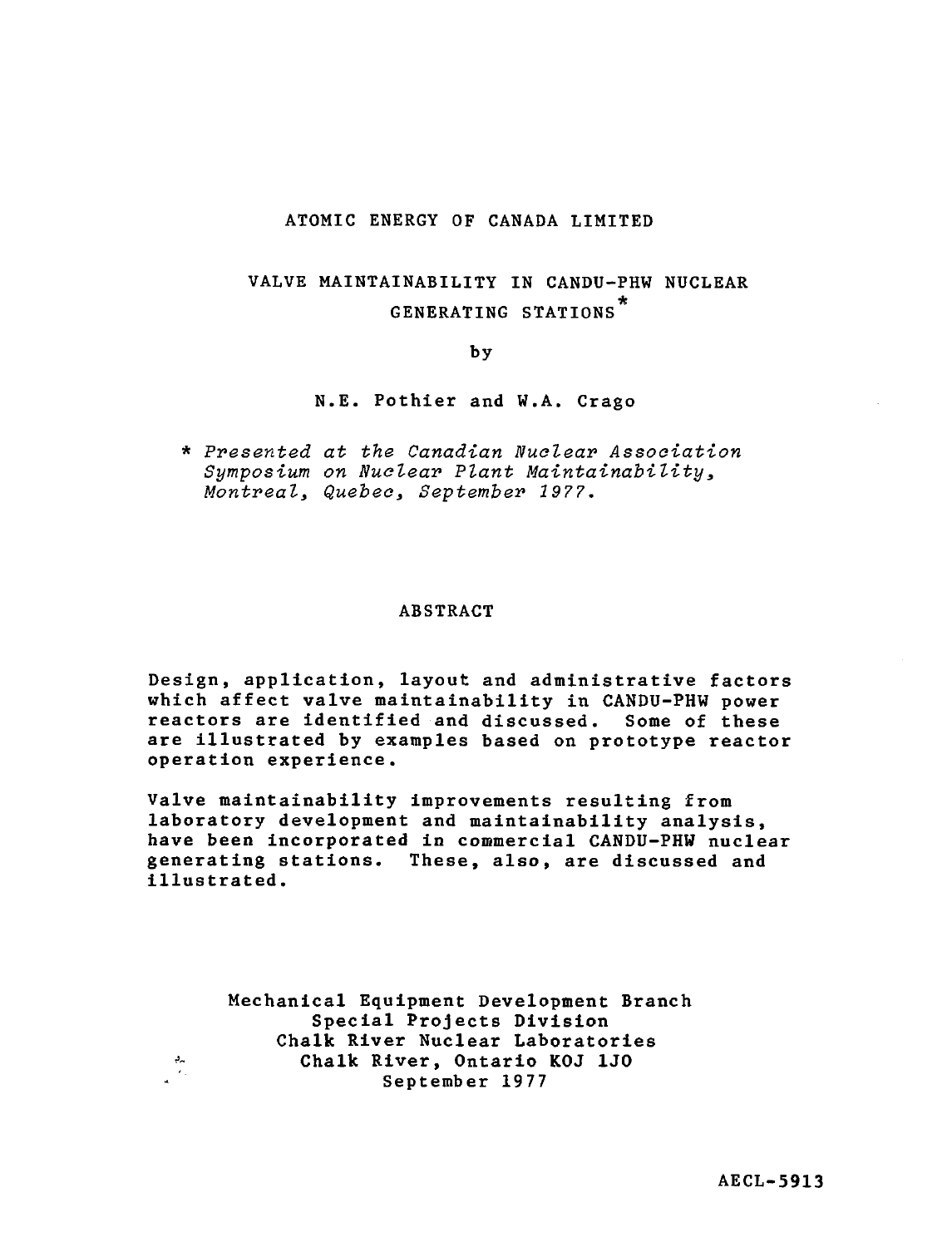### TABLE OF CONTENTS

 $\cdot$ 

 $\mathcal{A}^{\text{max}}_{\text{max}}$ 

| 1.                     | INTRODUCTION<br>$\mathbf{1}$ |                                         |                |  |  |  |
|------------------------|------------------------------|-----------------------------------------|----------------|--|--|--|
| 2.                     |                              | FACTORS AFFECTING VALVE MAINTAINABILITY | $\overline{2}$ |  |  |  |
|                        | 2.1                          | Reliability                             | $\overline{2}$ |  |  |  |
|                        | 2.2                          | Valve Population                        | $\overline{2}$ |  |  |  |
|                        |                              | 2.3 Radiation Environment               | $\overline{2}$ |  |  |  |
|                        | 2.4                          | Valve Installation Layout               | 3              |  |  |  |
|                        |                              | 2.5 Tooling                             | 3              |  |  |  |
|                        | 2.6                          | Repair Procedures                       | 4              |  |  |  |
|                        |                              | 2.7 Component Design Information        | 4              |  |  |  |
|                        | 2.8                          | Training                                | 5              |  |  |  |
|                        |                              | 2.9 Maintenance Planning                | 5              |  |  |  |
| 3.                     |                              | IMPROVEMENT IN VALVE MAINTAINABILITY    | 6              |  |  |  |
|                        |                              | 3.1 General                             | 6              |  |  |  |
|                        |                              | 3.2 Valve Component Development         | 6              |  |  |  |
|                        |                              | 3.3 Maintainability Analysis            | 6              |  |  |  |
| 4.                     | <b>SUMMARY</b>               |                                         | $\overline{7}$ |  |  |  |
| <b>REFERENCES</b><br>8 |                              |                                         |                |  |  |  |
| <b>TABLES</b>          |                              |                                         |                |  |  |  |
| <b>FIGURES</b>         |                              |                                         |                |  |  |  |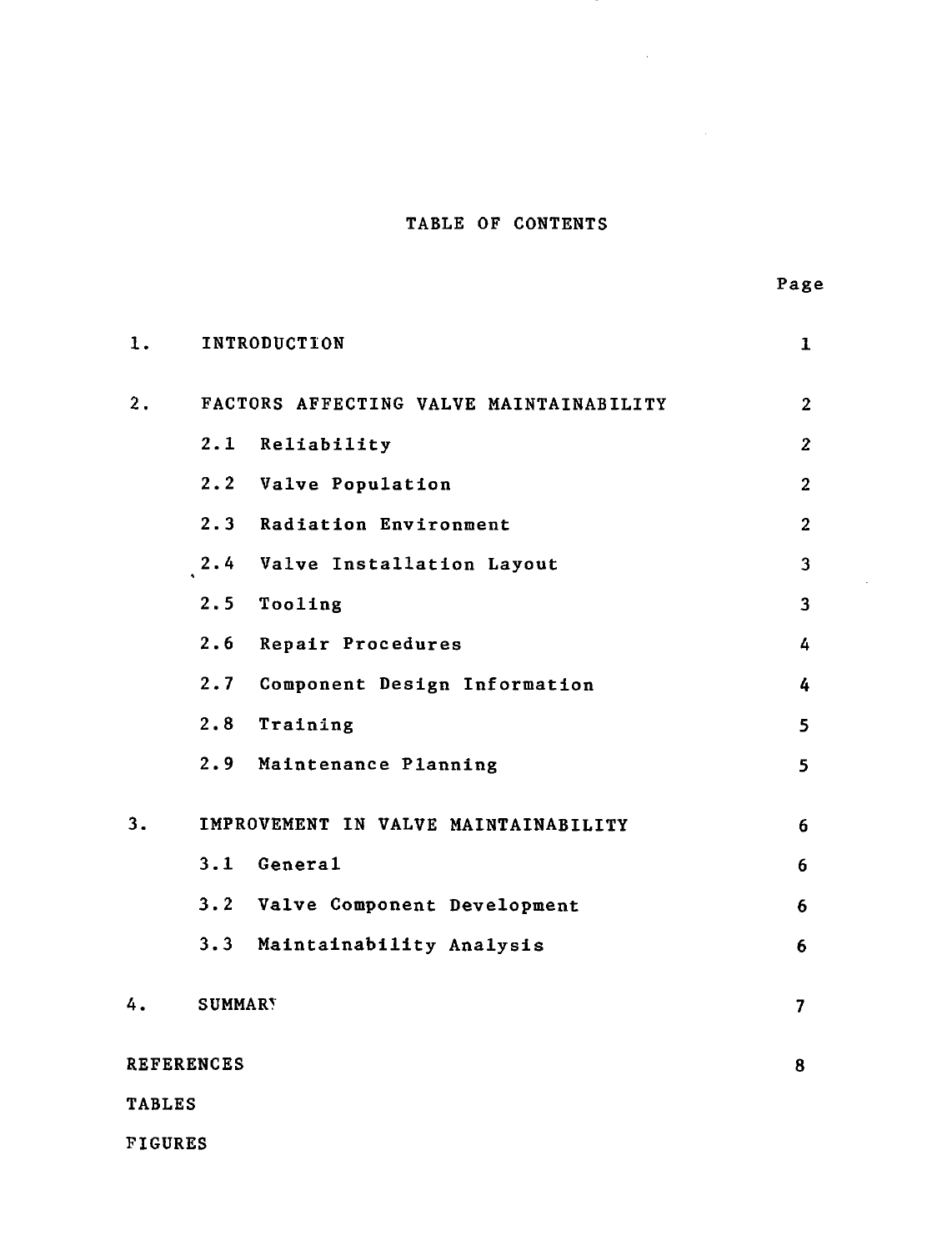#### VALVE MAINTAINABILITY IN CANDU-PHW NUCLEAR GENERATING STATIONS

#### 1. INTRODUCTION

The pressurized systems of a  $CANDU-PHW^{(a)}$  power reactor contain several hundred valves of different types and sizes (Table 1). Many of these are installed in the primary heat transport (PHT), moderator and related ancillary systems. The fluid conditions of the PHT system are quite severe and consist of heavy water at temperatures and pressures up to 300°C and 13 MPa, respectively. For the moderator and some of the PHT ancillary systems, the fluid is also heavy water but at lower temperatures and pressures.

Along with pumps, pressure tubes and steam generators, valves are major components of CANDU-PHW reactors. Hence, the availability of a reactor depends, in part, directly on the maintainability of valves. Since the early operating days of the Douglas Point Generating Station (DPNGS) (b), significant improvements have been made to the maintainability of reactor valves. These improvements resulted mainly from lessons learned at DPNGS, valve component development programs, and maintainability analyses.

In this paper, some factors which affect valve maintainability and some improvements made to valve maintainability are illustrated and discussed. However, before proceeding further, one should first define maintainability. Reference 1 provides a good definition and it is repeated below.

Maintainability:

the quality of the combined features of equipment design and installation which facilitate the. accomplishment of inspection, test, checkout, servicing, repair and overhaul necessary to meet operational objectives with a minimum expenditure of time, skill and resources in the expected maintenance **environment.**

- (a) **CANDU-PHW** : **CANada Deuterium Uranium-jPressurized Heavy Water.**
- (b) DPNGS: **A 200 MWe CANDU-PHW Prototype Generating Station.**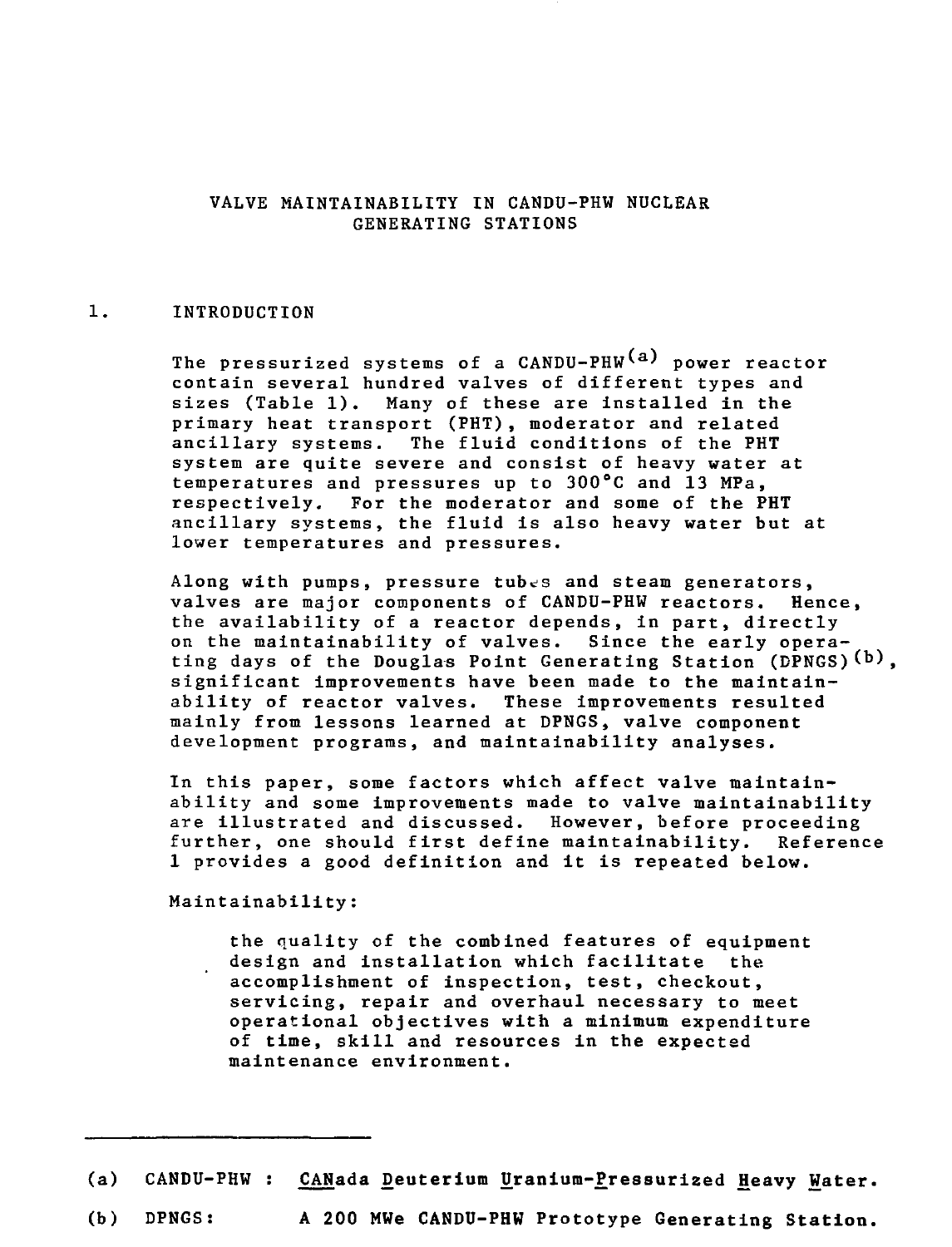#### 2. FACTORS AFFECTING VALVE MAINTAINABILITY

#### 2.1 Reliability

Reliability is one of the most significant factors which affect valve maintainability. The relation between reliability, maintainability, and availability is illustrated schematically in Figure 1.

High failure rates can often be attributed to inadequate component design for the specific service or human error. An example of the former can be illustrated from the DPNGS experience. One of the main problems at DPNGS with PHT valves was leakage of heavy water through packed stem seals (2). The basic design of these was based on conventional practice, except that double packings with a leak-off connection between the two packings were used; this was to provide a way to collect and recover leakage passing through the inboard packing. However, despite the provision for leakage collection, gross leakage quickly increased beyond the capacity of the collection system and heavy water escaped through the stem seal outboard packings into<br>the reactor containment space. Repeated re-torquing of the the reactor containment space. gland bolts or repacking of the valves did little to stop the escape. After a while, the inadequacy of conventional packed stem seals for the service became evident. The solution was to replace conventional stem seals with improved spring loaded packed stem seals (discussed in more detail in Section 3).

#### 2.2 Valve Population

The population of valves in a CANDU-PHW reactor is generally large (see Table 2). Furthermore, many of these valves have similar components; e.g., bellows stem seals, packed stem seals, gasketted joints, pneumatic actuators, etc. For such valves, even if only a small amount of maintenance per valve is required for any common components, the total maintenance load becomes great and this can easily affect the availability of reactor systems. Mainly because of the latter, the valve population has been reduced to the extent possible for the Bruce A and 600 MWe reactors (see Table 2).

#### 2.3 Radiation Environment

Radiation affects maintainability of reactor components in three ways.

Components of the PHT and moderator systems are inaccessible for maintenance when the reactor is at power, due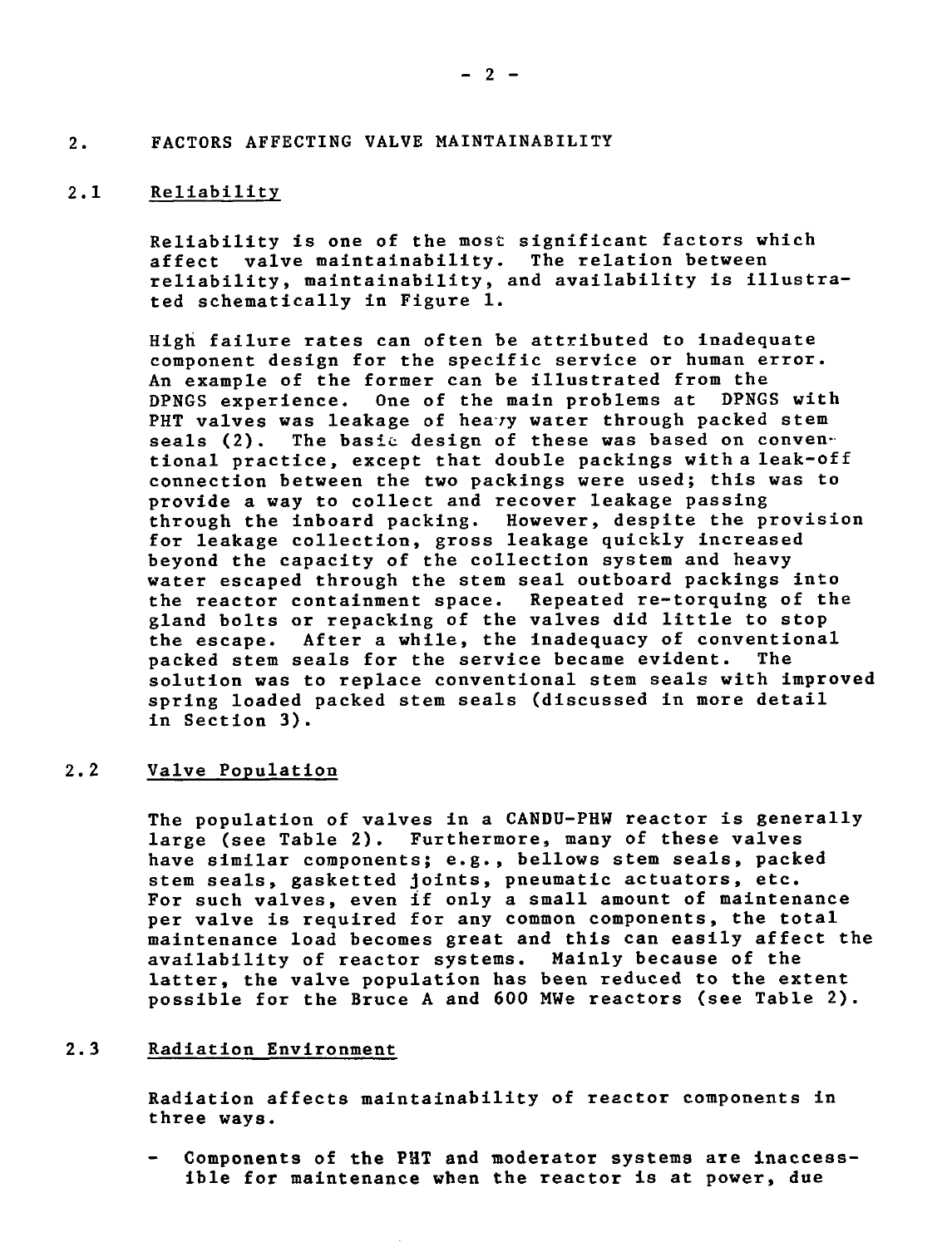to high radiation fields. Hence, maintenance on these components can be performed only during reactor shutdowns .

- Due to deposits of small quantities of radioactive crud in the PHT and moderator systems, residual radiation fields remain during reactor shutdowns. Because of these radiation fields, the period a man can spend inside a reactor containment is strictly limited by statutory regulations; the specific period depends on the prevailing radiation fields.
- Because of the possibility of radioactive contaminants  $\frac{1}{2}$ in the work area, such as airborne tritium, protective equipment must often be worn.

The difficulties imposed by radiation on valve maintenance quickly became evident at DPNGS. For example, the wearing of ventilated plastic suits significantly decreases the work capacity of a man; this is partly evident from Figure 2. Also, due to radiation exposure limitations, two or three different men were sometimes required to complete simple tasks like re-torquing the gland bolts of a valve. task such as repacking and re-gasketting a large valve, depending on the prevailing radiation field, might require eight or more men to complete it. Furthermore, once a man has received the allowable radiation exposure, he is no longer available for in-reactor maintenance for a given period. Hence, within the station staff, the capacity of man-hours for reactor component maintenance is limited.

t.

#### 2.4 Valve Installation Layout

One design criterion for the DPNGS was to minimize heavy water holdup in the reactor systems, mainly because heavy water is costly. As a direct result, valves were generally installed in cramped and congested locations, see Figures 3, 4 and 5. This greatly limits the accessibility of valves which in turn significantly complicates maintenance. For example, grating has to be removed and re-installed, piping and other items of hardware have to be dismantled and reassembled; all in a radiation environment. because of the equipment congestion, insufficient space is available to install temporary radiation shielding to reduce local radiation fields.

#### 2.5 Tooling

The time to perform a maintenance task can be affected significantly by the available tooling. This also quickly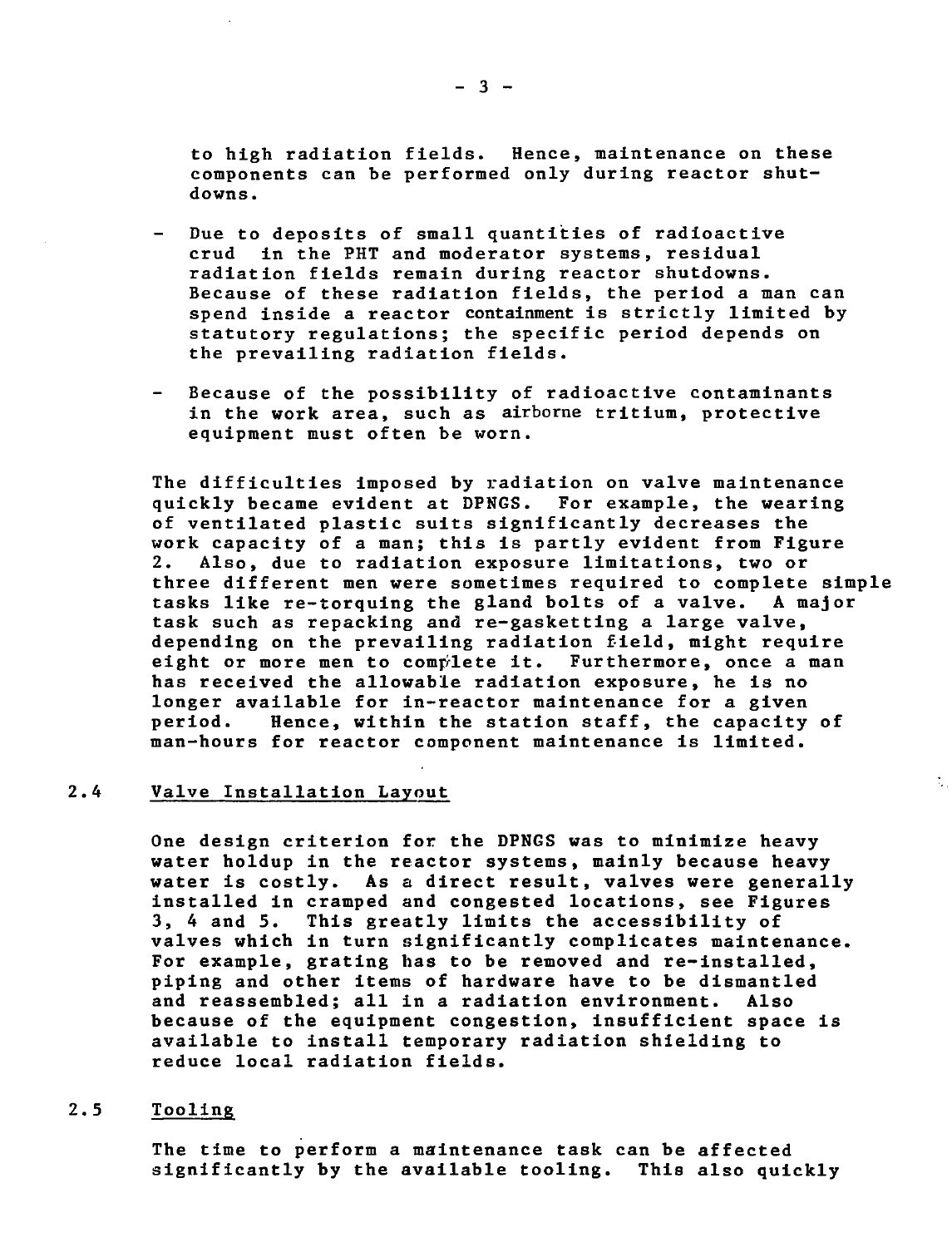became evident at DPNGS. For example, little attention had been given initially to tooling for removal of valve packings; hence, this became difficult to do especially in plastic suits, and relatively large personnel radiation exposures were expended in repacking valves. With experience, better tools were developed and the task became much simpler. Torquing of flange bolts on large valves using torque wrenches with torque multipliers also proved difficult; later, hydraulic stud tensioners were used.

The large number of tools sometimes required to perform a maintenance task can become a problem in a radiation environment. For instance, all tools have to be carried manually in and out of the work location inside the reactor containment; sometimes temporary storage near the work is limited. Figure 6 is a photograph of tools used to repack and re-gasket a large isolation valve during the early operating days at DPNGS. This is an example of the extensive tooling sometimes required when maintainability has not been thoroughly considered during design of either the valve or the station. However, the tooling required for similar maintenance tasks in subsequent stations has been significantly simplified by tool development and improvement of valve components.

#### 2.6 Repair Procedures

The lack of prepared detailed repair procedures can sometimes complicate maintenance activities and lead to early component failures. An example can be related again to our experience at DPNGS. During construction of the station, the bonnets of the PHT boiler and pump isolation valves were removed and screens were temporarily installed instead of the discs to collect debris during flushing of the piping. During re-installation of the bonnets, the inner gasket was not held in place and became pinched between the raised portion of the flanges. Excessive gasket leakage resulted from this and the problem reoccurred after subsequent re-gasketting until the cause of the problem with the gasketted joint was identified. Afterwards, detailed procedures were prepared which clearly illustrated how to hold the gasket in place (Figure 7) ; the problem disappeared after subsequent re-gasketting.

#### 2.**7 Component Design Information**

Even **today, detailed information on** valve components, such **as materials and dimensions of components, clearances between components, etc. are not generally available to station operators. This can complicate valve maintenance,** especially **when lantern rings, stems, etc. have to be**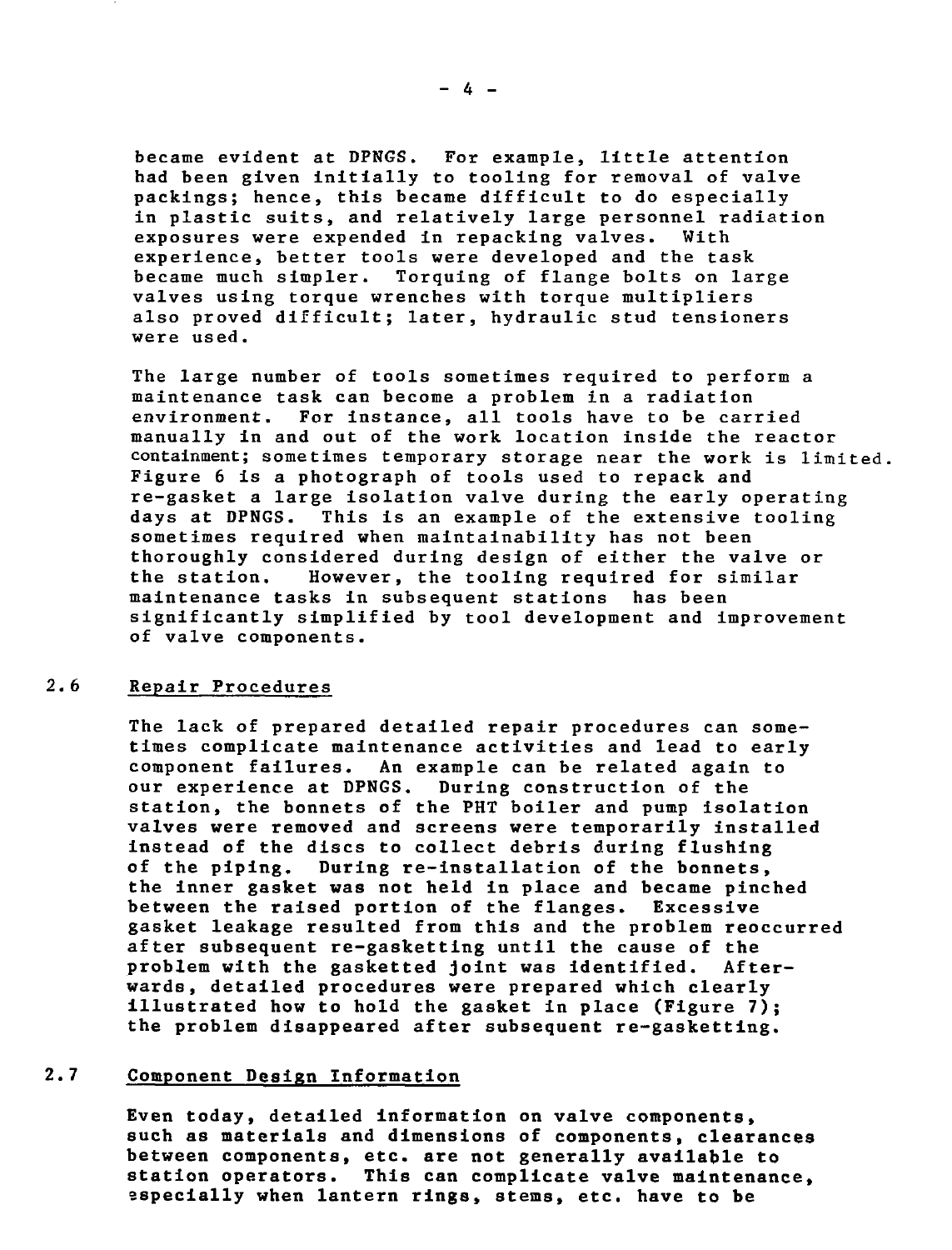replaced. Without detailed information for each part, an operator must sometimes dismantle a valve and obtain the information by inspection. This greatly increases repair time and radiation exposure.

Another serious consequence of inadequate information is the discovery in the field that special tooling does not<br>fit or cannot be used because of space restrictions. For fit or cannot be used because of space restrictions. example, a check valve, supposedly identical to those in DPNGS, was used to develop bearing replacement tooling. Only upon arrival in the reactor containment was it discovered that the DPNGS valves had a different bearing<br>cap screw thread size. The tooling would not fit. Rush The tooling would not fit. modifications and crew waiting time cost about 150 manhours and some needless radiation exposure.

#### 2.8 Training

Detailed training in maintenance procedures generally reduces repair times, delays and radiation exposures. But the major benefit to be gained is assurance that maintenance will be completed correctly and reliably. In order to be fully effective, such training requires preparation of carefully detailed work procedures, use of all special tools and parts while practicing the work on identical equipment or mock-ups until each person is competent in his assigned task.

The time required to repack and re-gasket the large PHT valves at DPNGS has been reduced by application of these principles. Re-gasketting during commissioning consumed 32 man-hours per valve. Repacking in 1969 required 16 man-hours per valve. Repacking and re-gasketting by trained crews in 1971 required less than 20 man-hours per valve, although training time added about 150 man-hours per valve. The benefits of training accrue partly in reduction of radiation exposure but mainly from doing the job correctly. Following earlier repair attempts, leakage returned to failure levels almost immediately. By contrast, the expected life of properly repaired valves is five years or more.

#### 2.9 Maintenance Planning

Training, repair procedures, tooling, installation layout, radiation environment, valve population, design information and component reliability have all been cited above as factors affecting maintainability. However, with maintenance planning, beginning with station design and continuing to each and every maintenance task that is undertaken, the effects of these factors can be mitigated. Otherwise, the potential advantage to be gained from knowledge and understanding of these factors can be quickly lost in unproductive or wasted maintenance effort.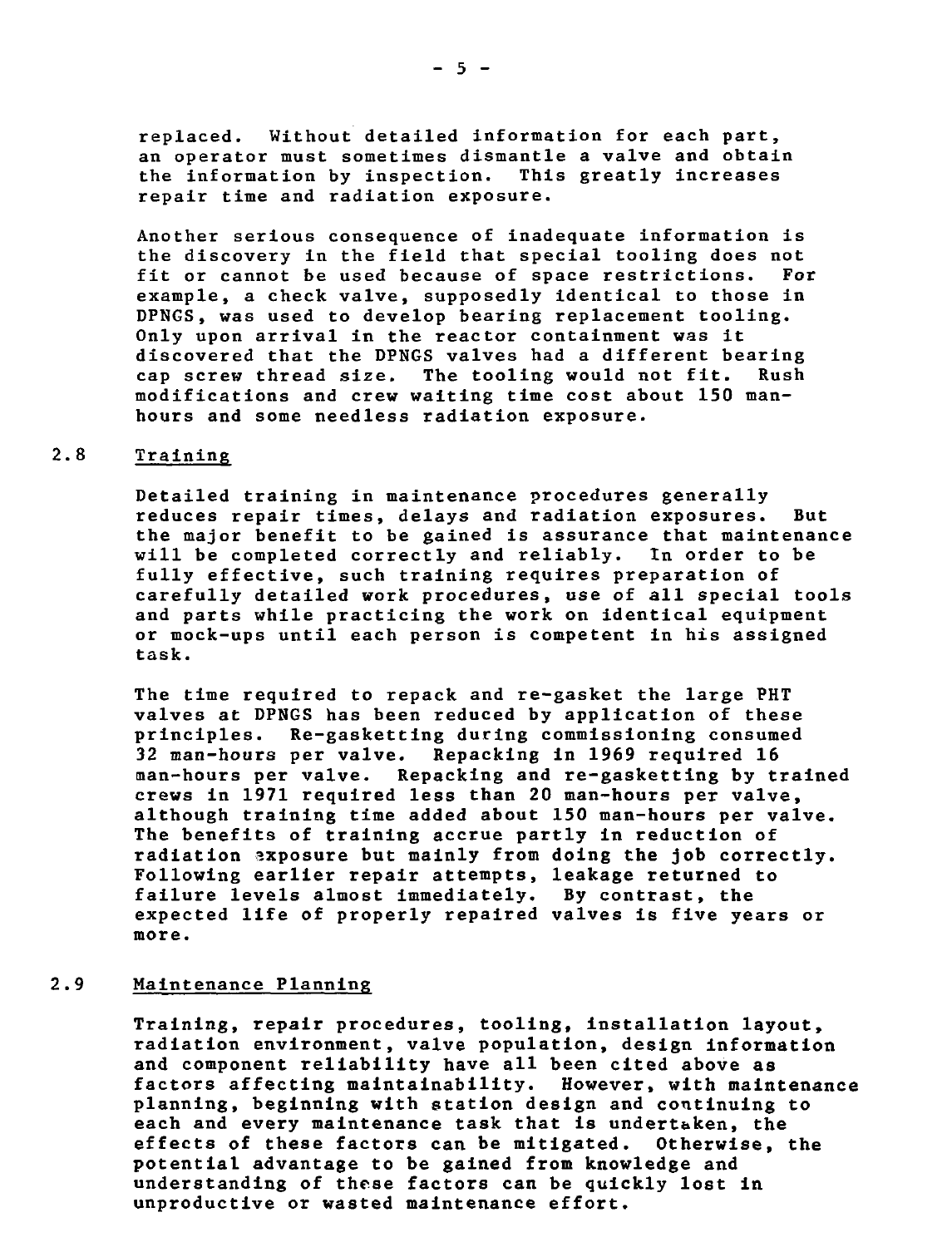#### **3. IMPROVEMENT IN VALVE MAINTAINABILITY**

#### **3.1 General**

**Relative to DPNGS, valve maintainability in subsequent** CANDU-PHW stations has been improved greatly. **resulted mainly, from development to improve reliability of valve components, development of new tooling and repair techniques, and greater attention to maintainability by valve manufacturers, station designers and operators.**

#### **3.2 Valve Component Development**

**One major problem with valves at DPNGS was leakage of heavy water through packed stem seals and bonnet-to-body gasketted joints (Table 3). As soon as the magnitude of the problem became evident, a large development program was undertaken to improve these components.**

**Testing of packed stem seals in the laboratory led to identification and understanding of significant parameters affecting leakage (3), (4), (5). Based on this work, a spring loaded packed stem seal (Figure 8) was developed, tested and evaluated in the laboratory. Sufficient data have now been generated to design packed stem seals for a given leakage criterion, in a deterministic manner (5), (6).**

**An understanding of the performance of gasketted joints was also developed by means of laboratory tests (7). Better methods to hold the gaskets in place during field assembly on valves were developed. As a direct result, gasketted joints can now be designed in a more deterministic manner.**

**Considerable development work was also done to understand the performance of -bellows for PHT valves. Out of this work, design criteria were evolved and data to predict bellows life were obtained (8).**

#### **3.3 Maintainability Analysis**

**Although, the above development work has greatly improved valve maintainability by improving the reliability of specific valve components, significant improvements have also resulted from maintainability analysis. Maintainability analysis, in essence, consists of identifying and reviewing all possible maintenance activities for a given equipment item, in terms of component down time, effects on system availability, maintenance man-hours, maintenance**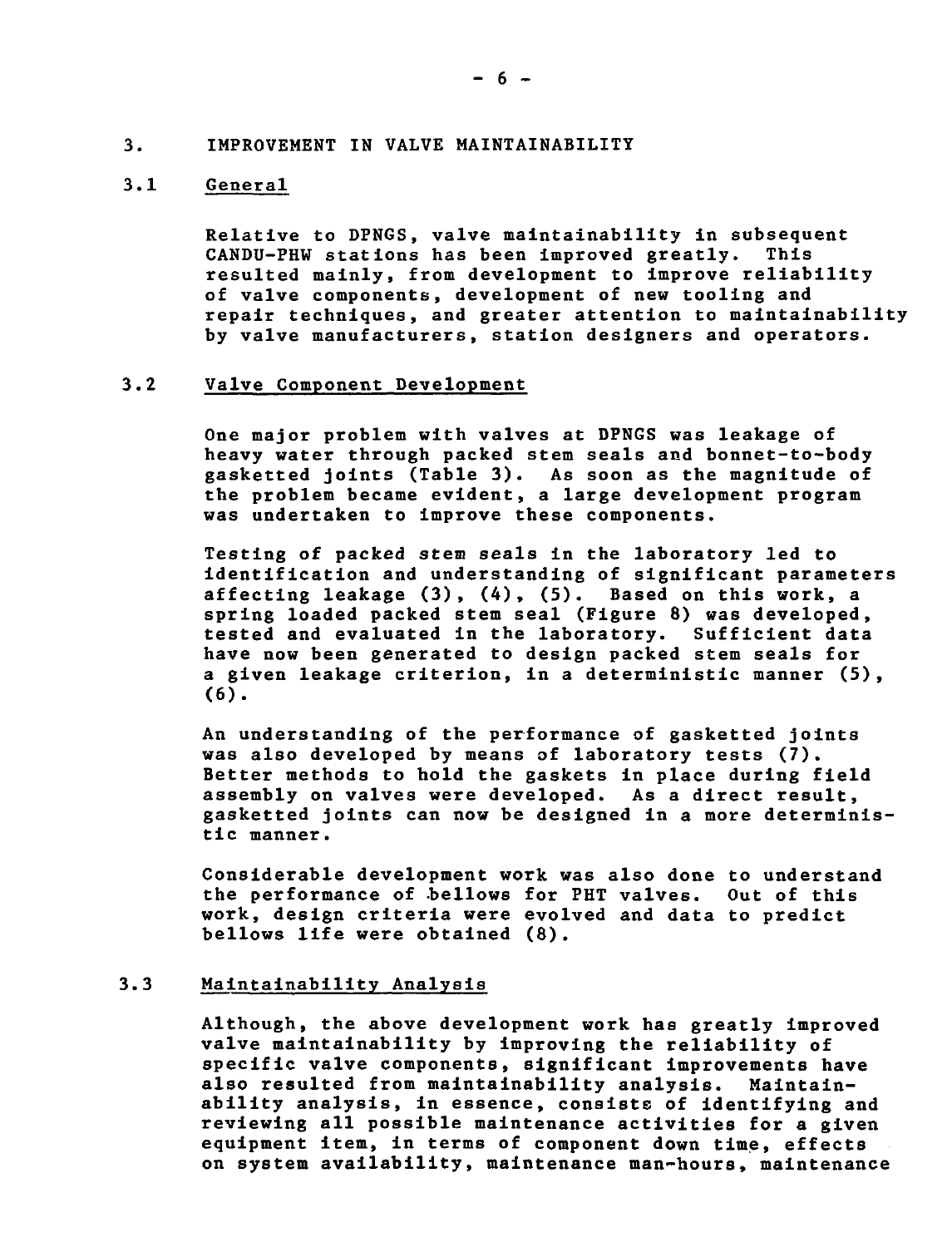skills and radiation exposures attributable to maintenance (1), (9), (10). With regard to valves, such analyses generally affect the design of components, valve features, standardization cf components, and valve location in a station.

As a result of maintainability analyses, valve maintainability at the Pickering NGS-A and Bruce NGS-A generating stations is greatly improved relative to that at DPNGS. An example of improved maintainability, due to installation and layout, is evident by comparing Figure 9 with Figures 3, 4 and 5. Other improvements resulted from standardization of valve components such as stud and nut sizes, packing type and sizes, and maintenance procedures such as packing blow-out techniques (i.e., blowing out of the packing from inside the valve stuffing box by pressurizing the bottom of the stuffing box (6).)

#### 4. SUMMARY

Valve maintainability depends on several factors, some of which are particular to the valve design, the application environment, and the installation layout. The effects of these factors can be predicted by detailed maintainability analysis. If such an analysis is done at the procurement stage, design changes to improve maintainability can be more easily implemented. Detailed planning and training increase the probability that maintenance is done correctly and that the advantages of experience are utilized. Improved maintainability reduces equipment downtime, reduces radiation exposures and, hence improves availability of reactor systems. The latter is one prime incentive for improved maintainability.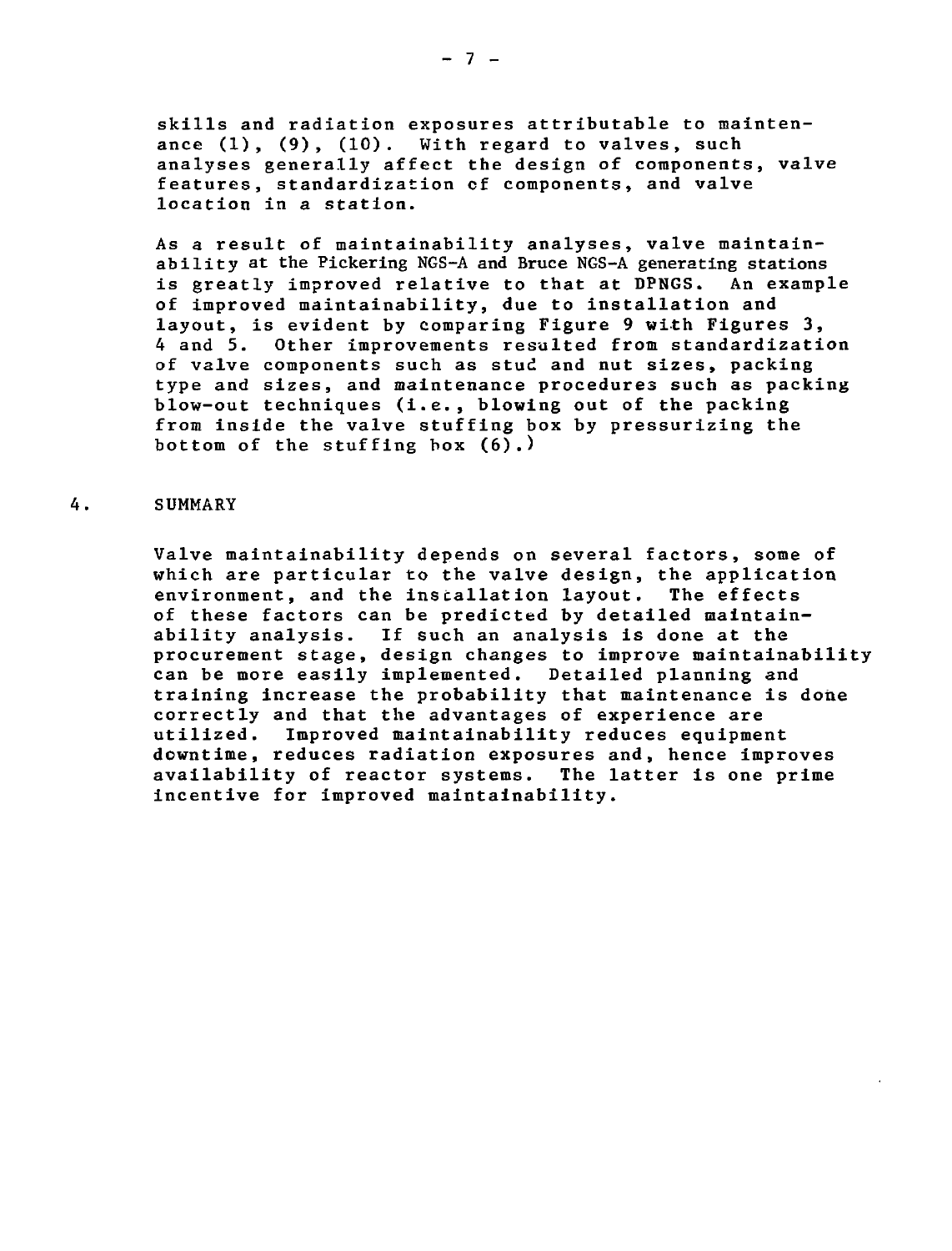#### REFERENCES

- (1) Atomic Energy of Canada Limited, "Reliability and Maintainability", Specification No. TS-XX-30000-3, Unpublished.
- (2) Dixon, D.F., "Valves for Primary Heat Transport Systems for Canadian Power Reactors", Atomic Energy of Canada Limited, Report AECL-3858, February 1971.
- (3) Doubt, G.L., "Reference Book for Design of Valve Packings, Sealing High Temperature Water", Atomic Energy of Canada Limited, Report AECL-5120, October, 1975.
- (4) Pothier, N.E., "Performance Testing of Prototype Live Loaded Packed Stem Seals for Large Gate Valves in Pressurized Hot Water", Atomic Energy of Canada Limited, Report AECL-5312, November 1975.
- (5) Pothier, N.E., "The Application of Belleville Springs as Energy Storage Devices on Packed Valve Stem Seals in CANDU Power Reactor Service", Atomic Energy of Canada Limited, Report AECL-5555, June 1976.
- (6) Atomic Energy of Canada Limited, "Class 1, 2 and 3 ASME Section III Nuclear Valves", Specification No. TS-XX-33023-1, Unpublished.
- (7) Stevens-Guille, P.D., Crago, W.A., "Application of Spiral Wound Gaskets for Leak-Tight Joints", Journal of Pressure Vessel Technology, February 1975.
- (8) Janzen, P., "Evaluation of the Performance of Bellows for Nuclear Valves", Proceedings of the 3rd Symposium on Engineering Applications of Solid Mechanics, University of Toronto, Ontario, Canada, June 7-8, 1976.
- (9) Melvin, J.G., Maxwell, R.B., "Reliability and Maintainability Manual Process Systems", Atomic Energy of Canada Limited, Report AECL-4607, January 1974.
- (10) Goldman, A.S., Slattery, T.B., "Maintainability: A Major Element of System Effectiveness", John Wiley and Sons, Inc., N.Y., 1967.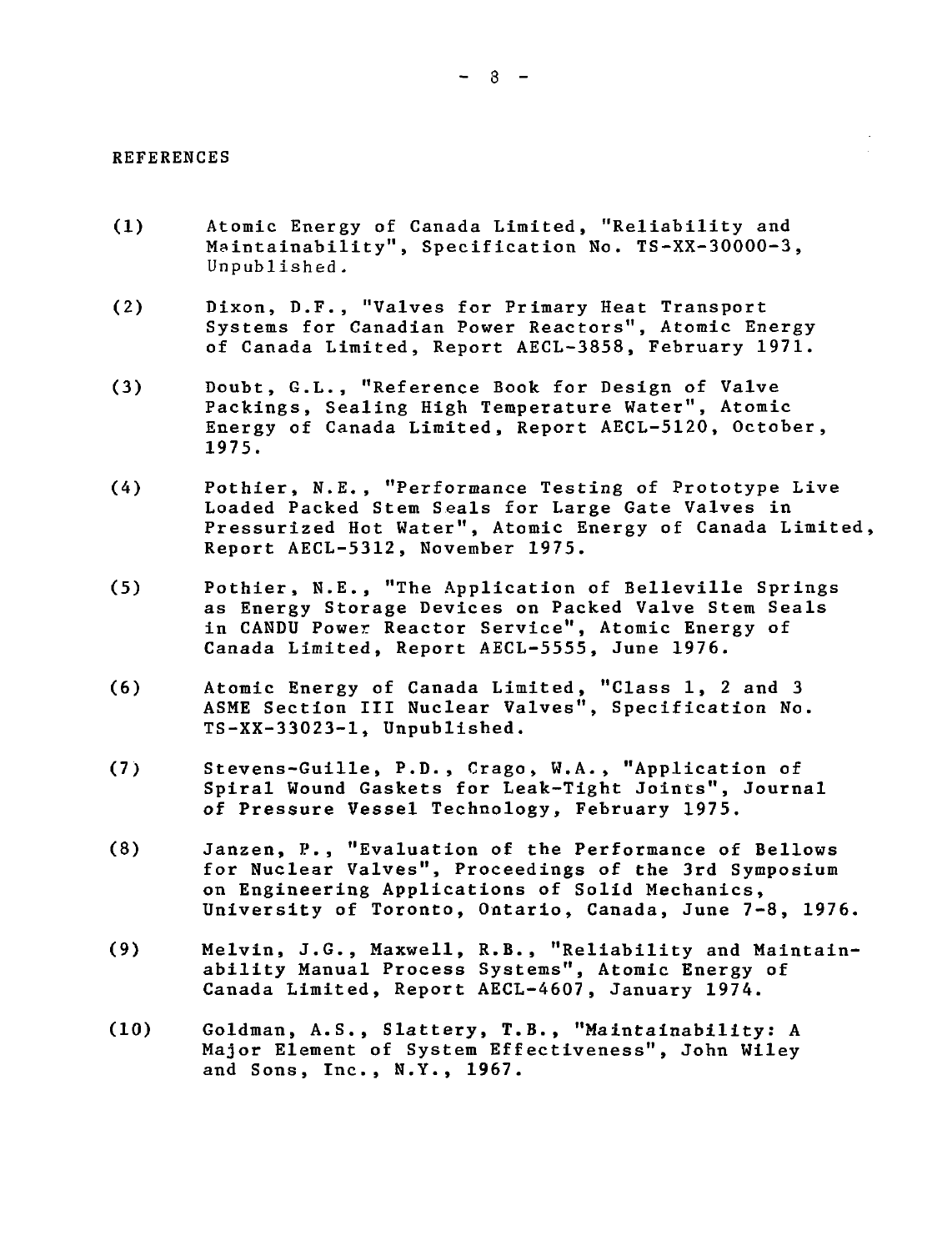| Valve Type                   | Valve Size<br>$(c_{m})$ |
|------------------------------|-------------------------|
| Large Isolation Gate Valves  | 15 to 56                |
| Small Isolation Gate Valves  | 5 to 15                 |
| Small Isolation Globe Valves | $0.6$ to $15$           |
| Butterfly Isolation Valves   | $\leq 122$              |
| Control Valves               | $\leq$ 10               |
| Flow Check Valves            | & 56                    |
| Diaphragm Valves             | $\langle$ 10            |
| Relief Valves                | $2$ to $15$             |
| Instrument Valves            | $\leq$ 2                |
| Ball Valves                  | 20                      |
|                              |                         |

#### TABLE 1 : GENERAL TYPES AND SIZES OF VALVES IN A CANDU-PHW REACTOR in L

 $\mathcal{L}$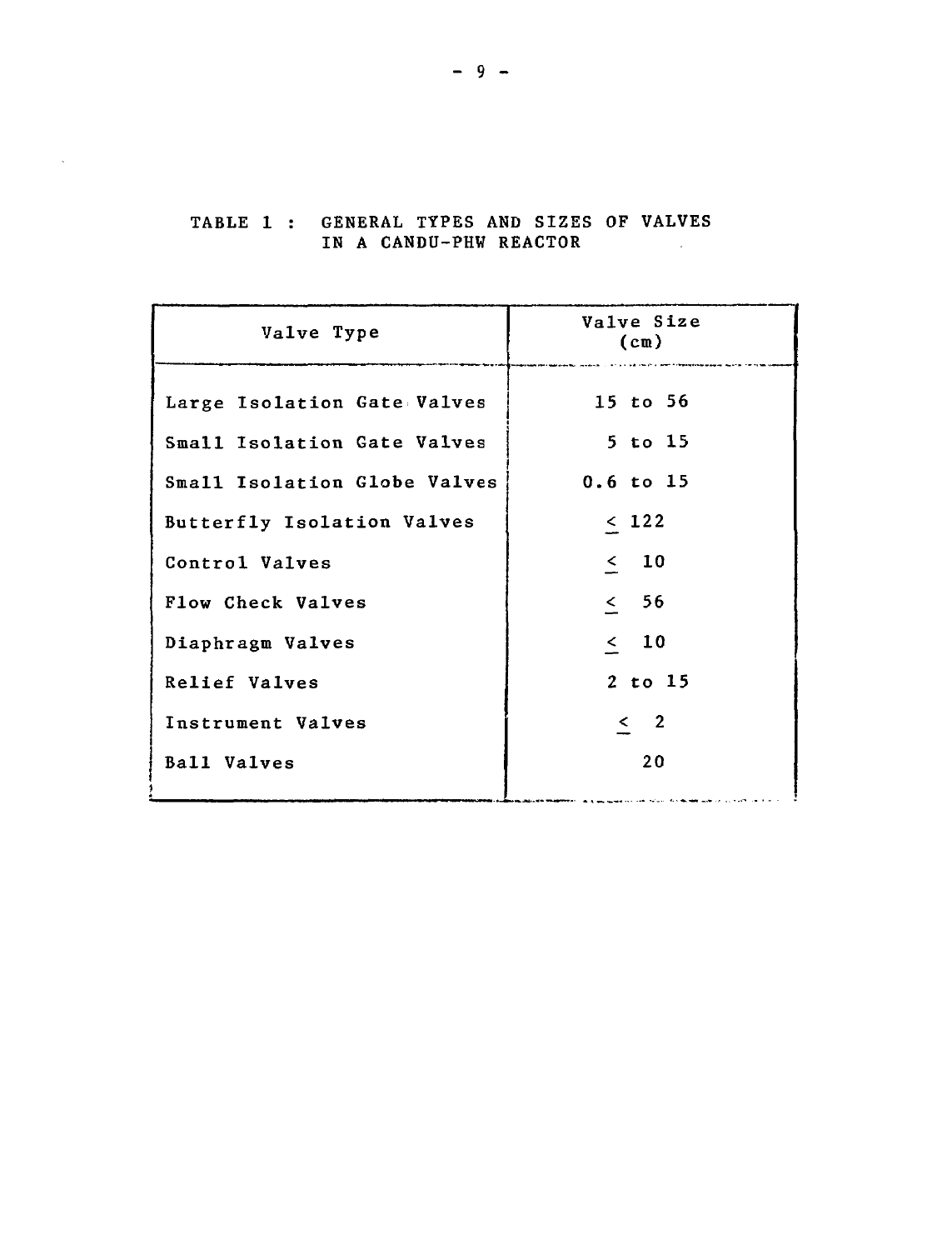|                        | <b>DPNGS</b><br>$(200 \text{ MWe})$ | (a)<br>Pickering NGS-A<br>(540 MWe) | (b)<br>Bruce NGS-A<br>$(750 \text{ MWe})$ | $CANDU-600$ (c)<br>(638 MWe) |
|------------------------|-------------------------------------|-------------------------------------|-------------------------------------------|------------------------------|
| Large Isolation Valves | 22                                  | 48                                  | 5 <sub>1</sub>                            | 16                           |
| Small Isolation Valves | 190                                 | 327                                 | 185                                       | 153                          |
| Control Valves         | 17                                  | 18                                  | 13                                        | 21                           |
| Instrument Valves      | 213                                 | 129                                 | 46                                        | 73                           |
| Check Valves           | 99                                  | 70                                  | 21                                        | 16                           |
| Diaphragm Valves       | 114                                 | 13                                  | $\mathbf{1}$                              | $\mathbf{1}$                 |
| Relief Valves          | 21                                  | $\overline{\mathbf{3}}$             | 6                                         | 4                            |
| TOTAL VALVES           | 676                                 | 608                                 | 277                                       | 284                          |

#### TABLE 2 : VALVE POPULATIONS PER UNIT IN PHT AND RELATED ANCILLARY SYSTEMS FOR DIFFERENT CANDU-PHW REACTORS

of the

(a) Pickering NGS-A: A 4-unit CANDU-PHW Generating Station; capacity of each unit is 540 MWe. (b) BENCE NGS-A : A 4-unit CANDU-PHW Generating Station; capacity of each unit is 750 MWe. (c) CANDU-600 : A standardized single unit CANDU-PHW Generating Station; capacity is 638 MWe.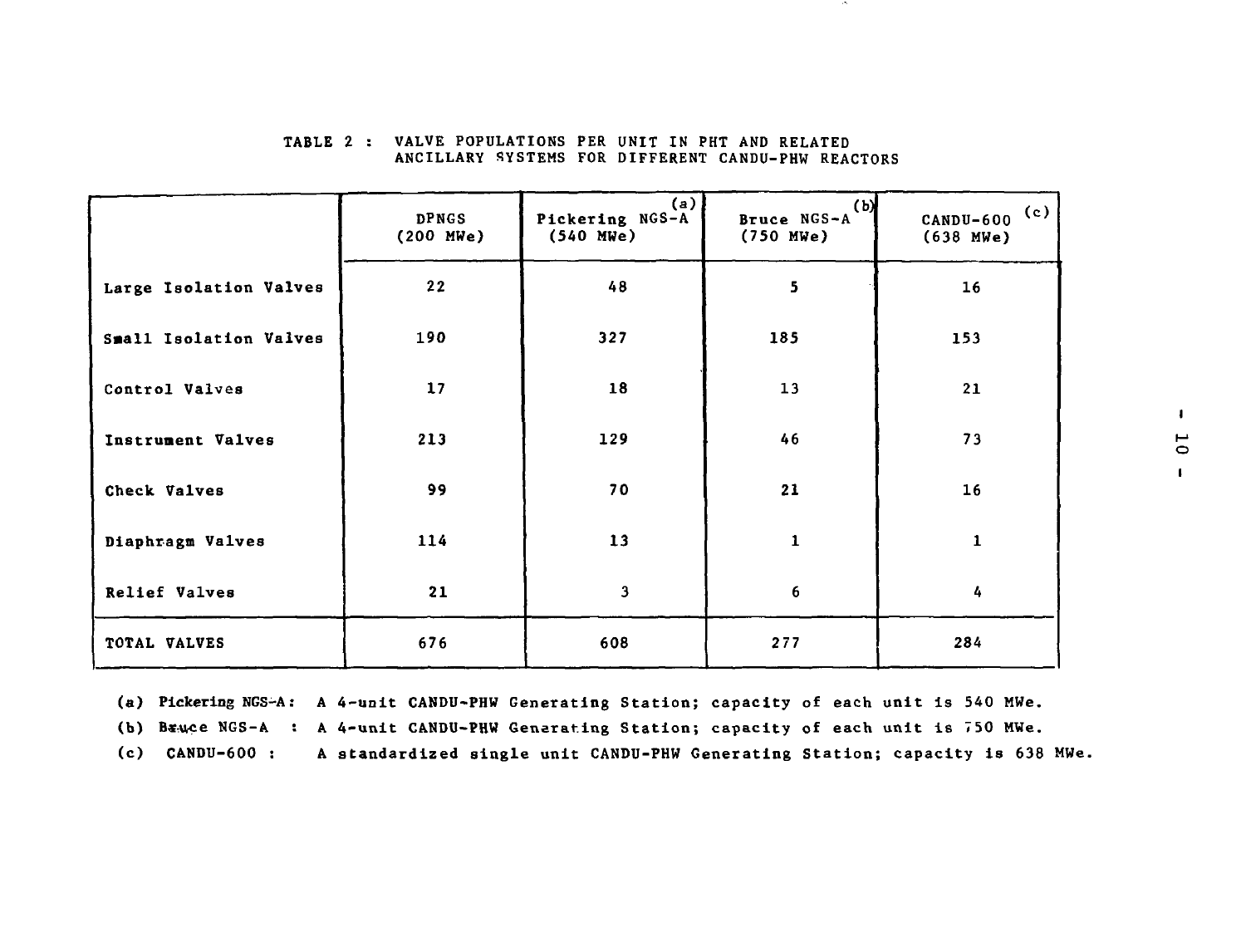**TABLE 3 : MAIN VALVE PROBLEMS EXPERIENCED AT DPGS**

| Valve Type                                   | Main Problems                                                        |  |  |
|----------------------------------------------|----------------------------------------------------------------------|--|--|
| Large Isolation Valves (1) Stem Seal Leakage | (2) Body-to-Bonnet Gasketted<br>Joint Leakage                        |  |  |
| Small Isolation Valves                       | (1) Stem Seal Leakage<br>(2) Bottom Cover Gasketted<br>Joint Leakage |  |  |
| Control Valves                               | (1) Stem Seal Leakage                                                |  |  |
| Check Valves                                 | (1) Cover Gasketted Joint<br>Leakage                                 |  |  |
|                                              | (2) Failure of Disc Shaft<br>Bearings                                |  |  |
| Butterfly Isolation<br><b>Valves</b>         | (1) Leakage Across Closed<br>Vane                                    |  |  |
|                                              | (2) Shaft Seal Leakage                                               |  |  |
| Instrument Valves                            | (1) Stem Seal Leakage                                                |  |  |
|                                              | (2) Stem Seizure                                                     |  |  |
| Relief Valves                                | (1) Passing at Seat                                                  |  |  |
|                                              |                                                                      |  |  |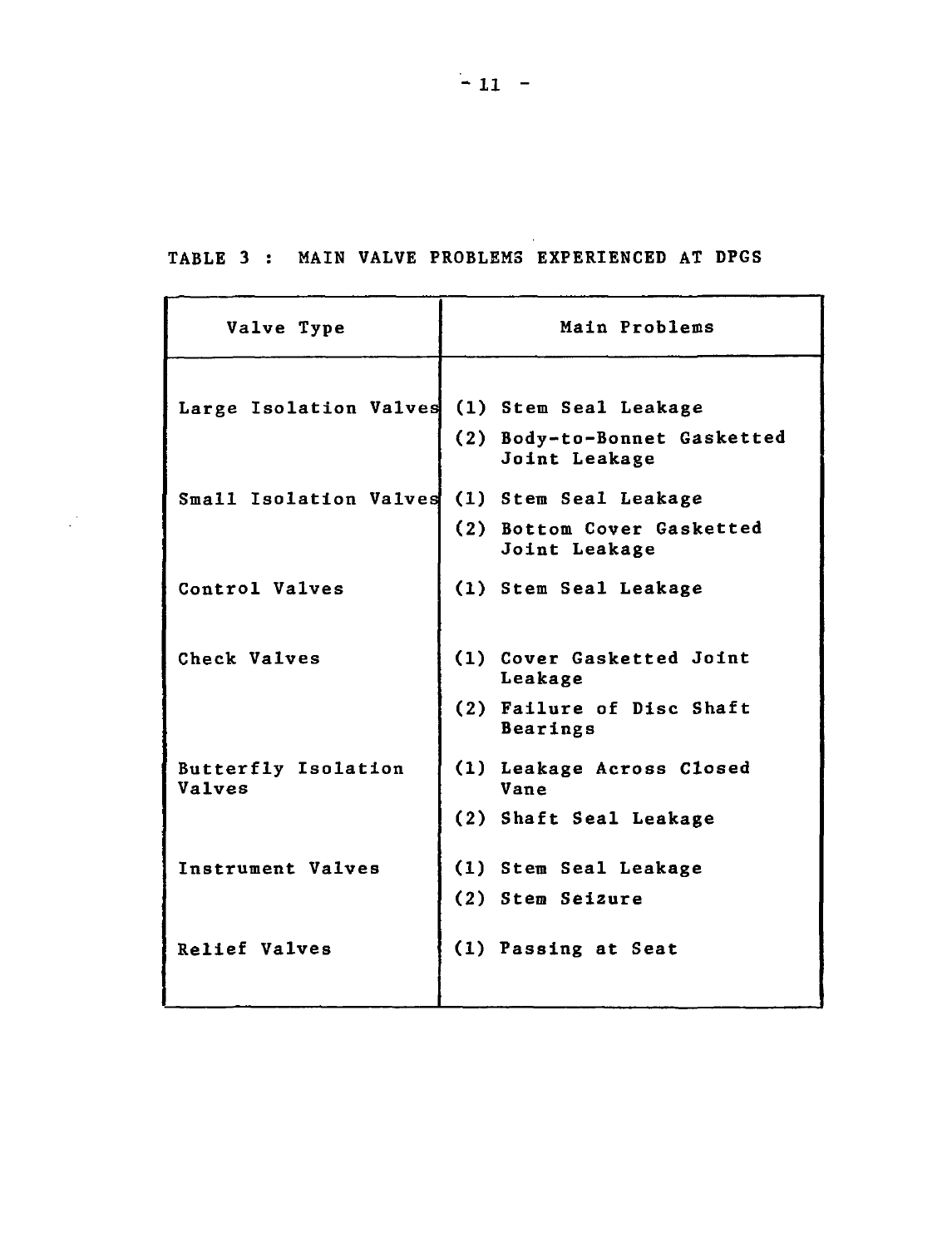



# **(FAILURE RATE)**

**FIGURE 1 : Relation between Reliability, Maintainability and Availability**

 $\mathcal{F}_{\mathcal{A}}$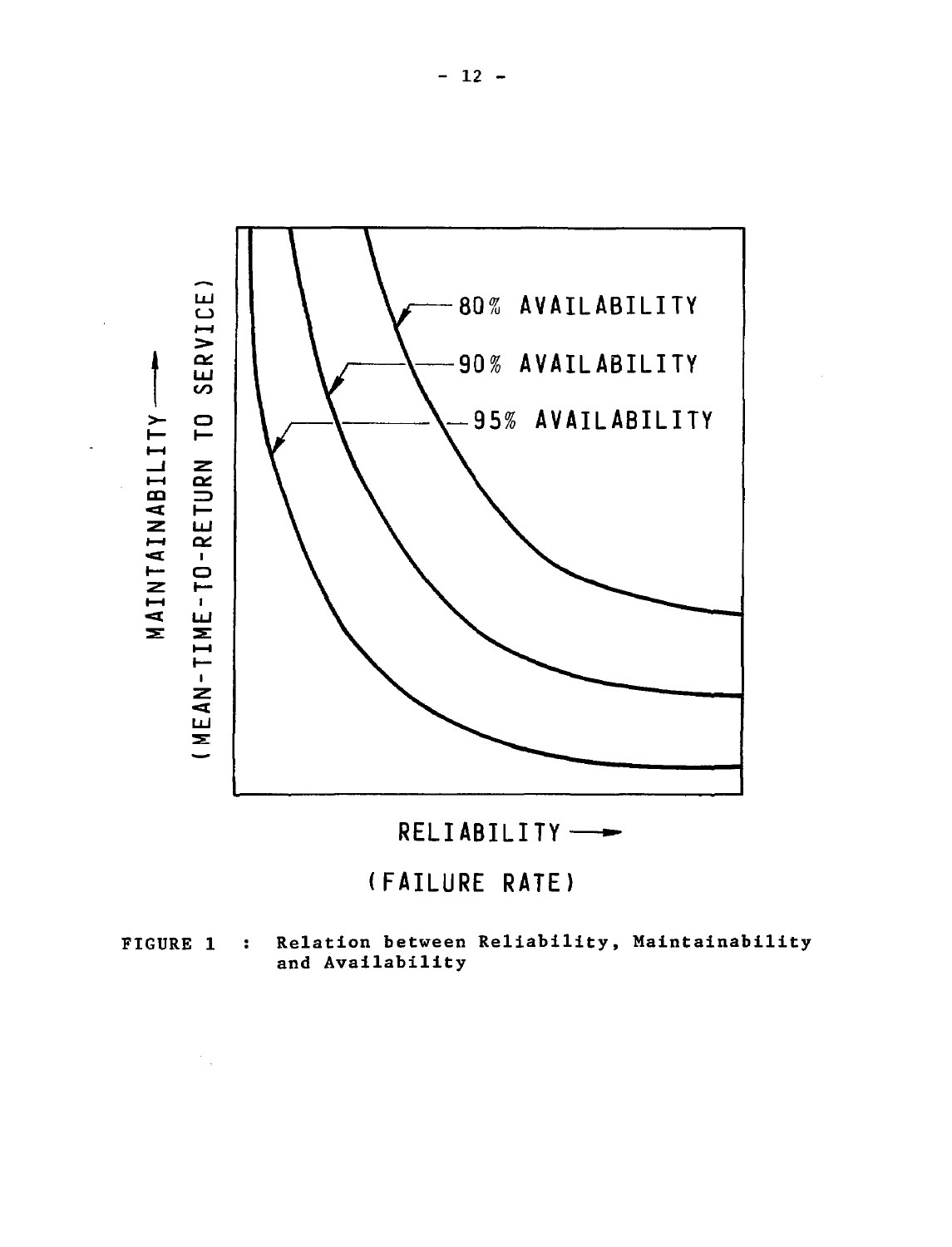

**FIGURE 2 : Workman Dressed in a Ventilated Plastic Suit**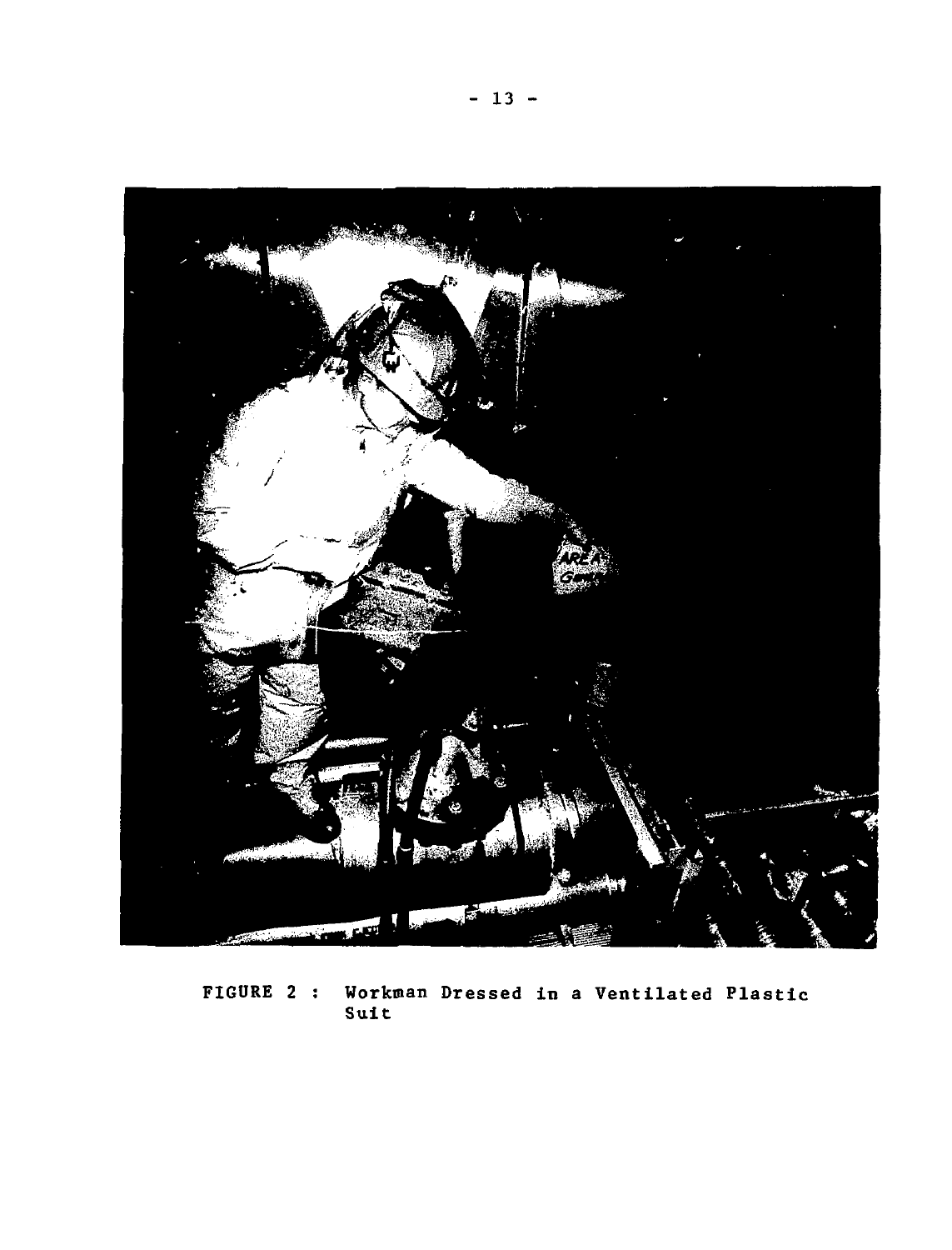

**FIGURE 3 : Large Isolation Valve between Pump and Boiler Insulation Cabinet at DPNGS**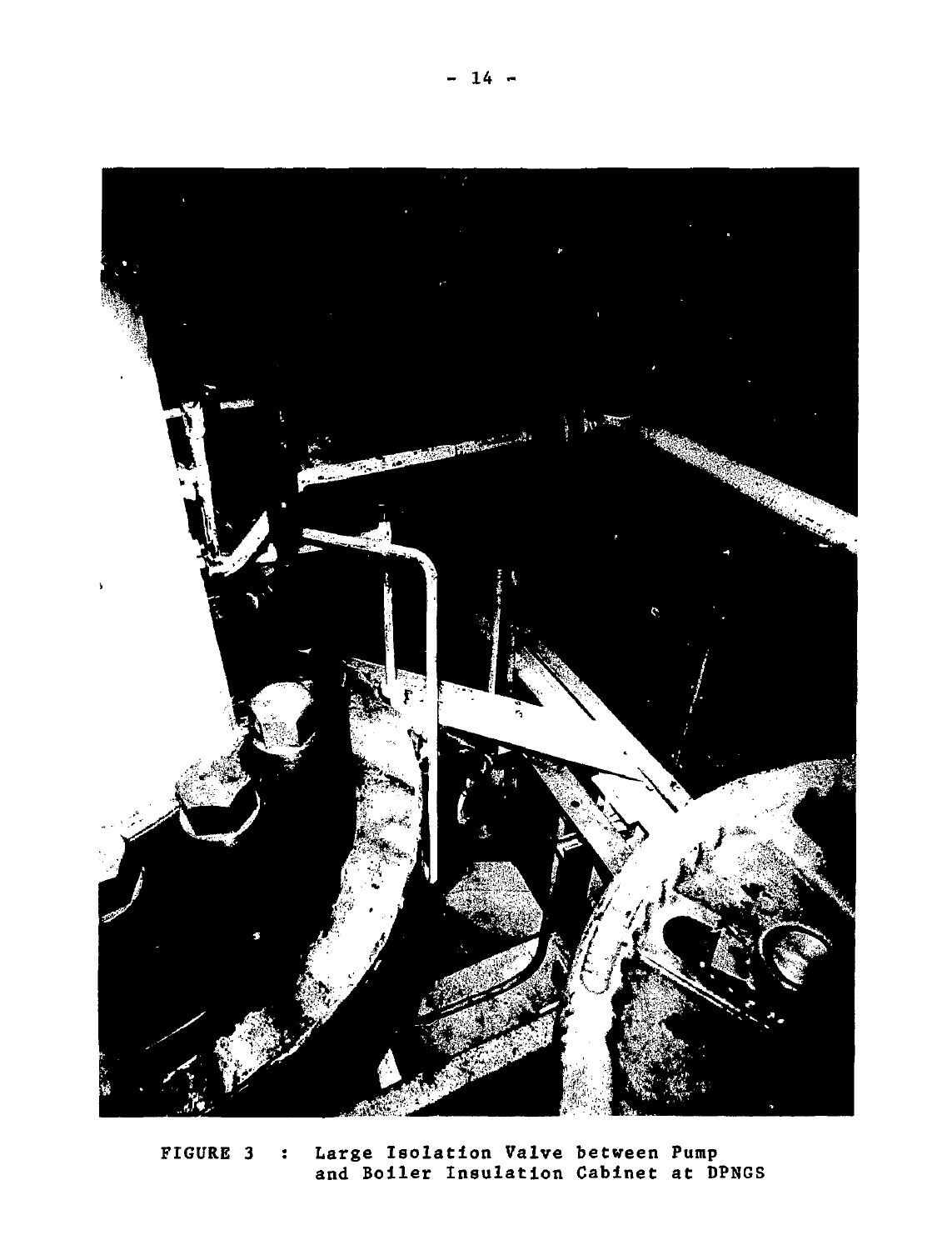

**FIGURE 4 : Example of Congested Equipment Layout at DPNGS**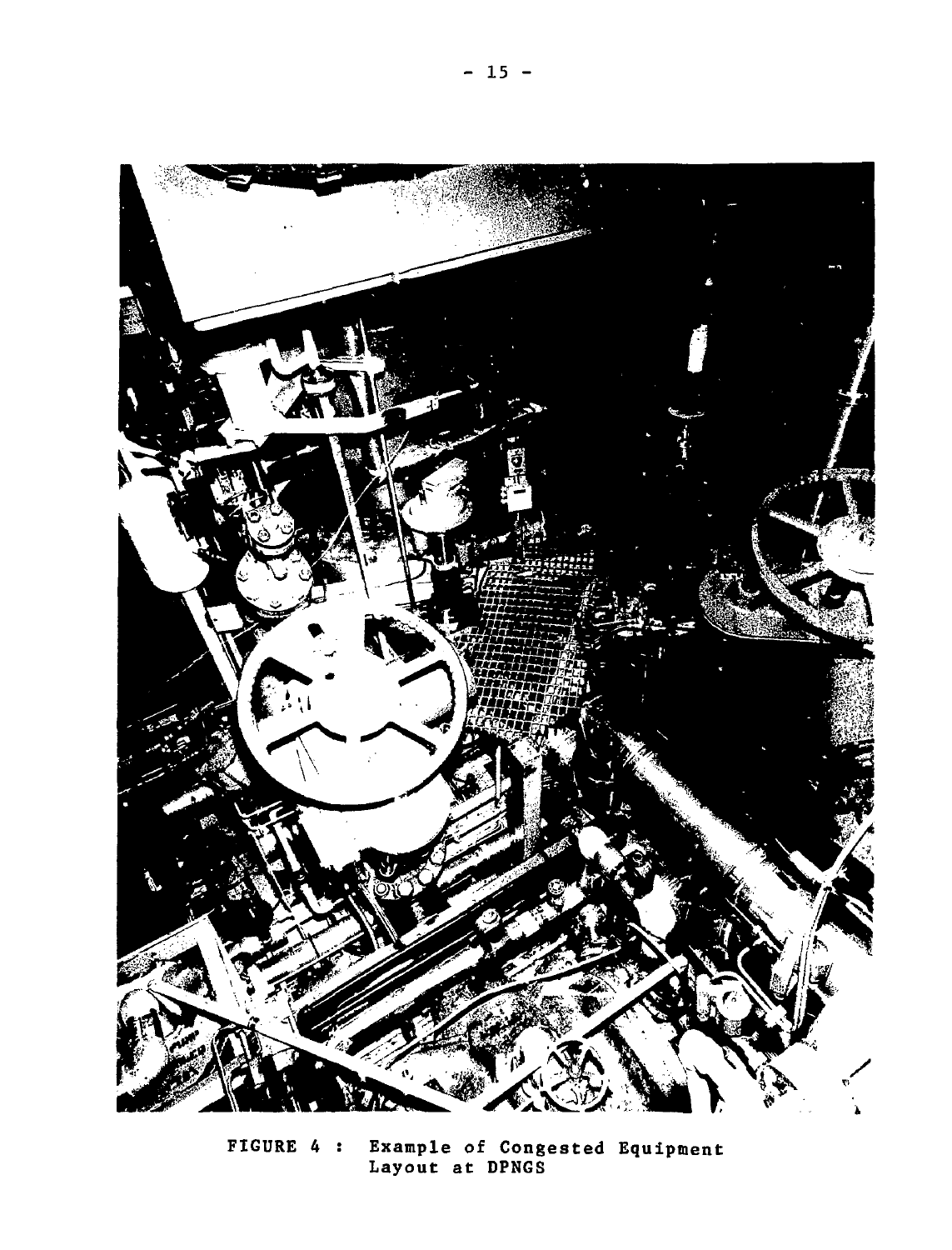

**FIGURE 5 : Example of Equipment Layout Underneath Grating and Beams**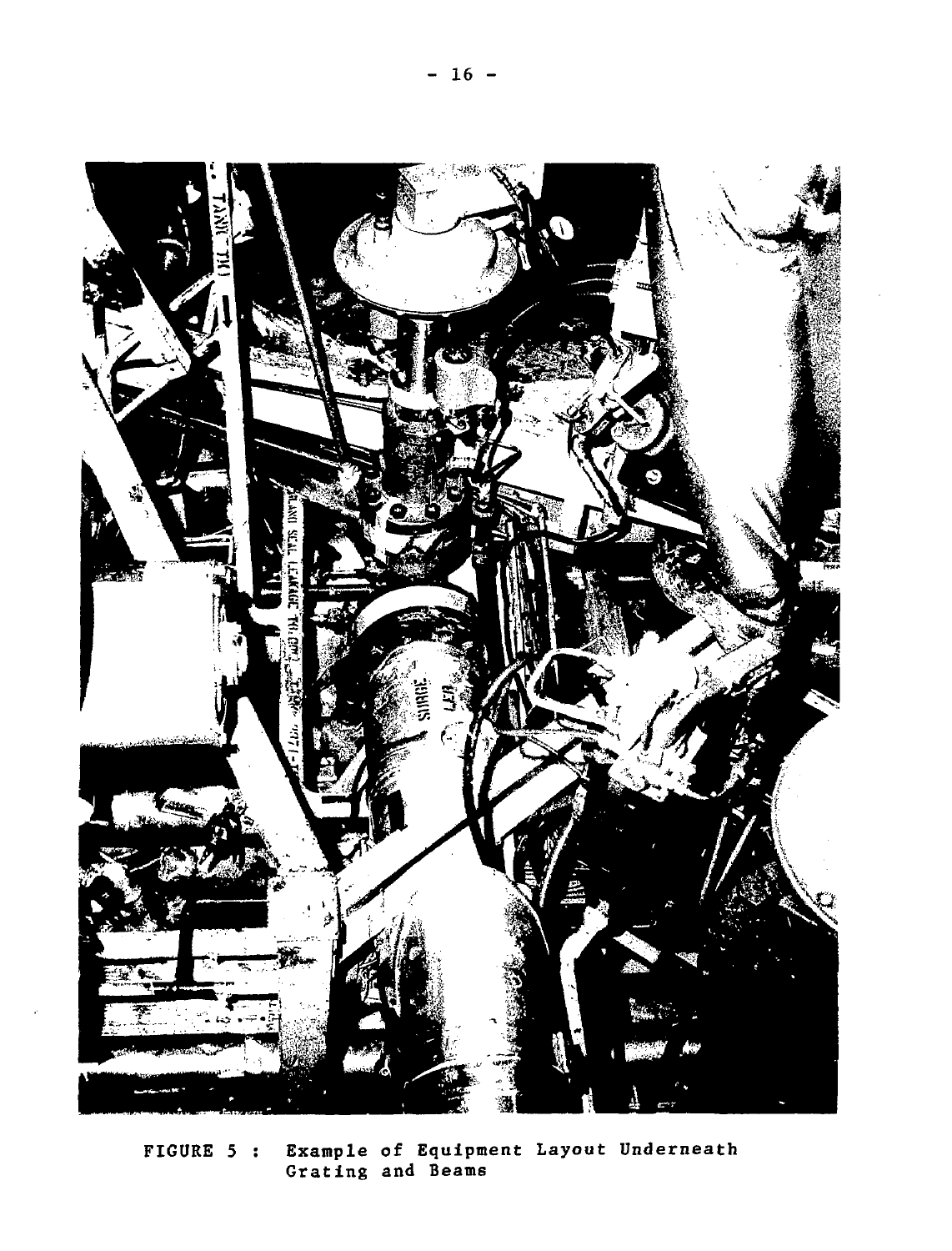

FIGURE 6 : Example of Extensive Tooling Used to Repack and Re-gasket a Large Isolation Valve at DPNGS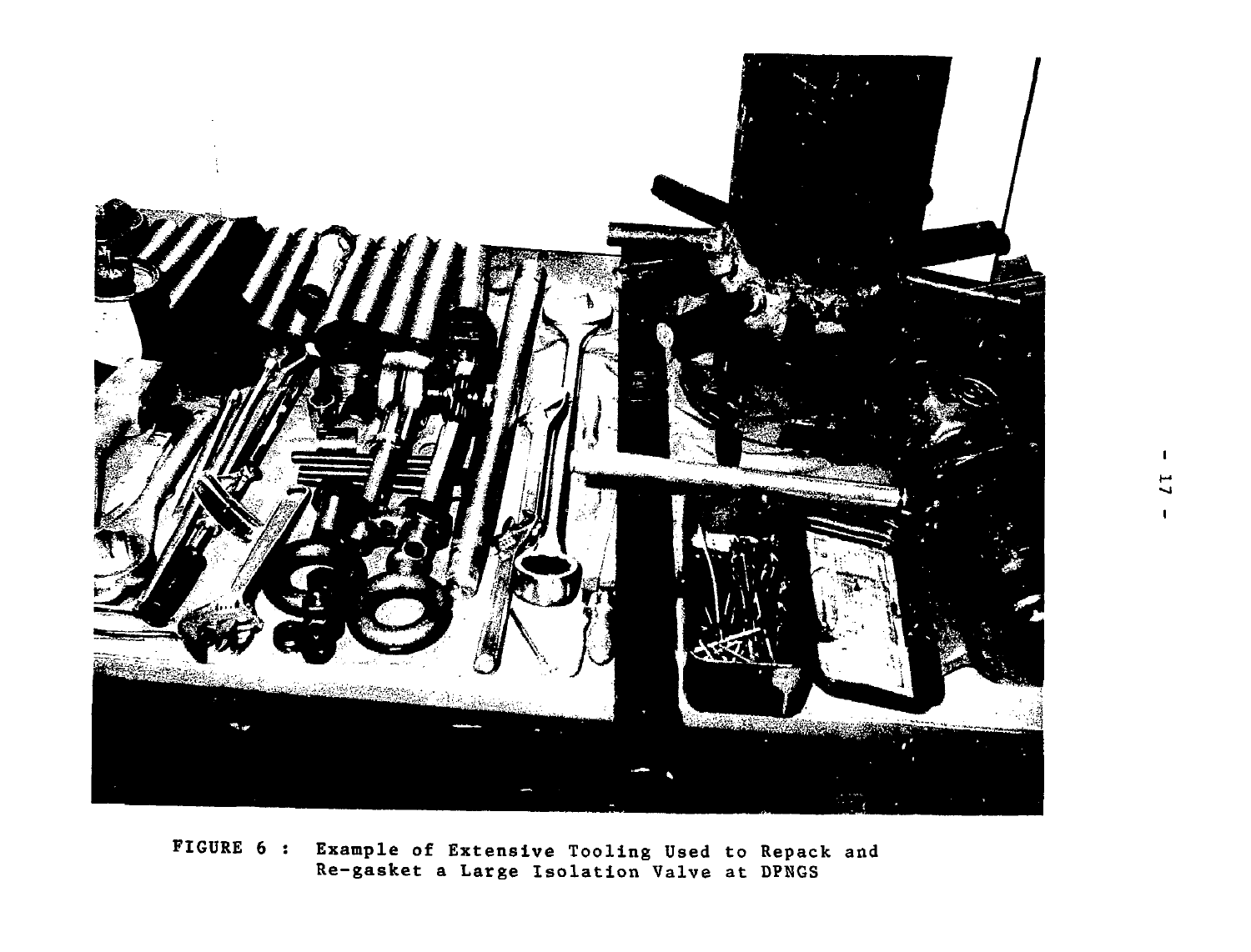

FIGURE 7 : Illustration of Wire Clip Configuration to Hold Gasket in Place During Installation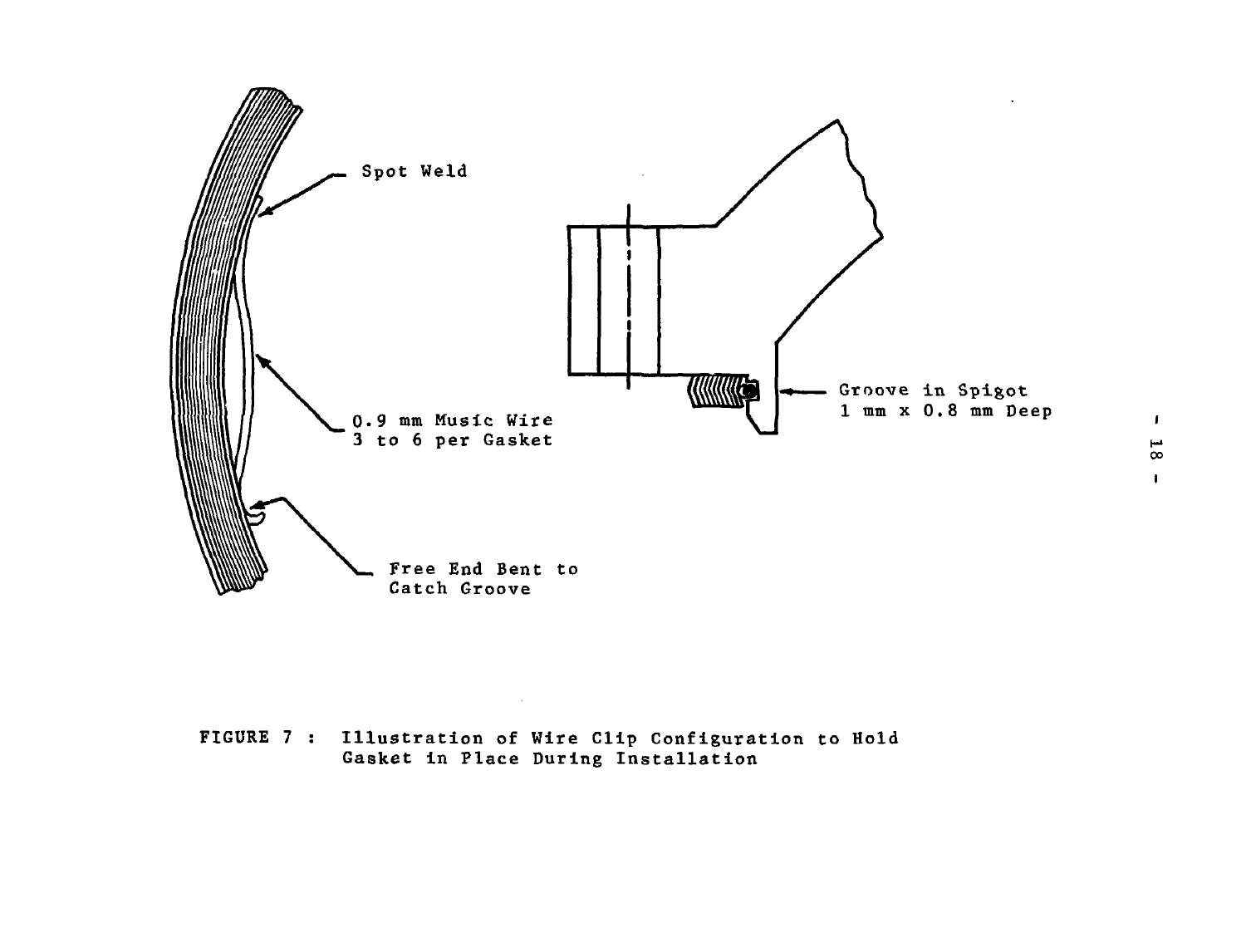

(A) Conventional Double Packed Valve Stem Seal



**FIGURE 8** ; **Illustrations of Conventional and Improved Spring Loaded Packed Stem Seals**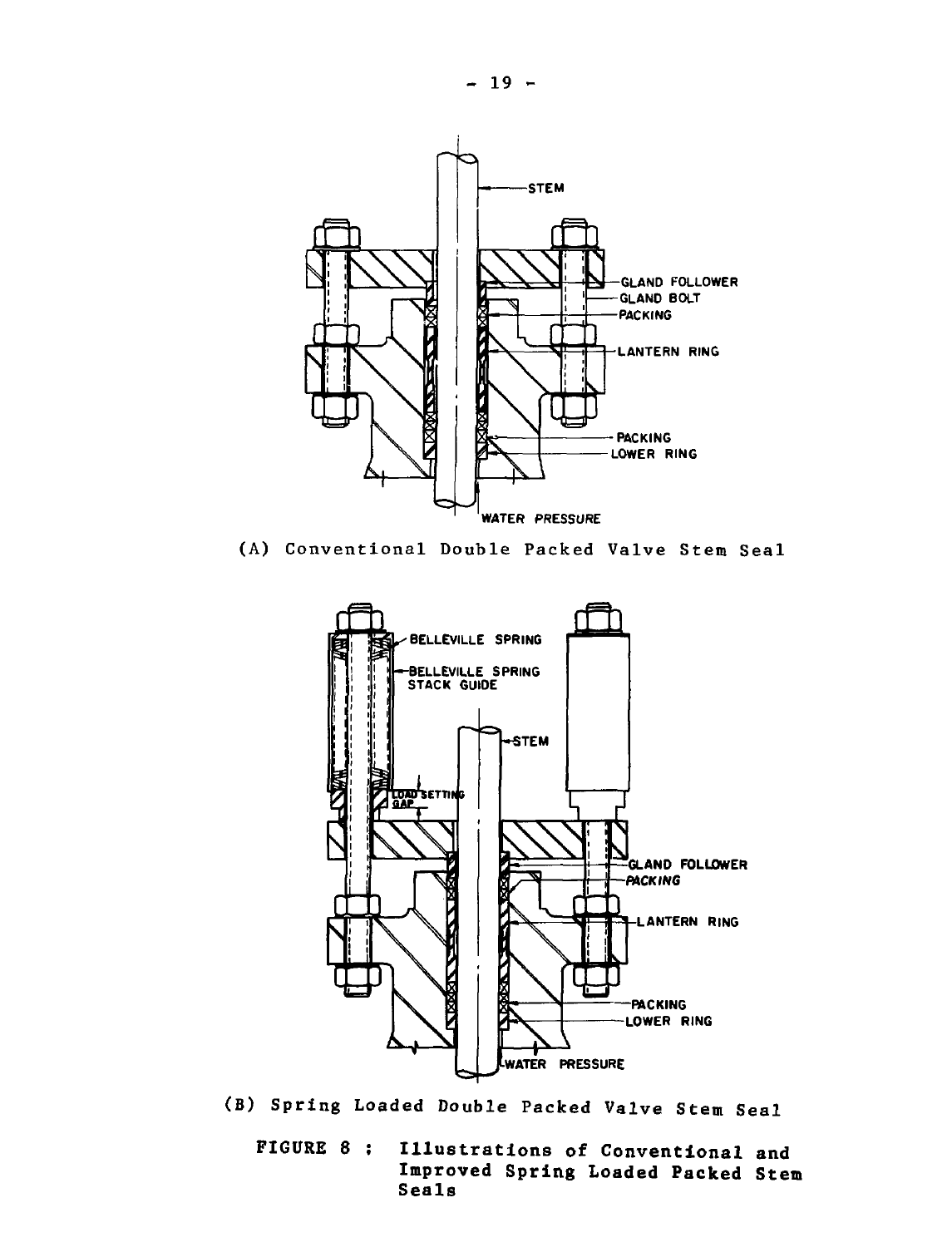

**FIGURE 9 : Boiler Isolating Valves at Pickering NGS-A**